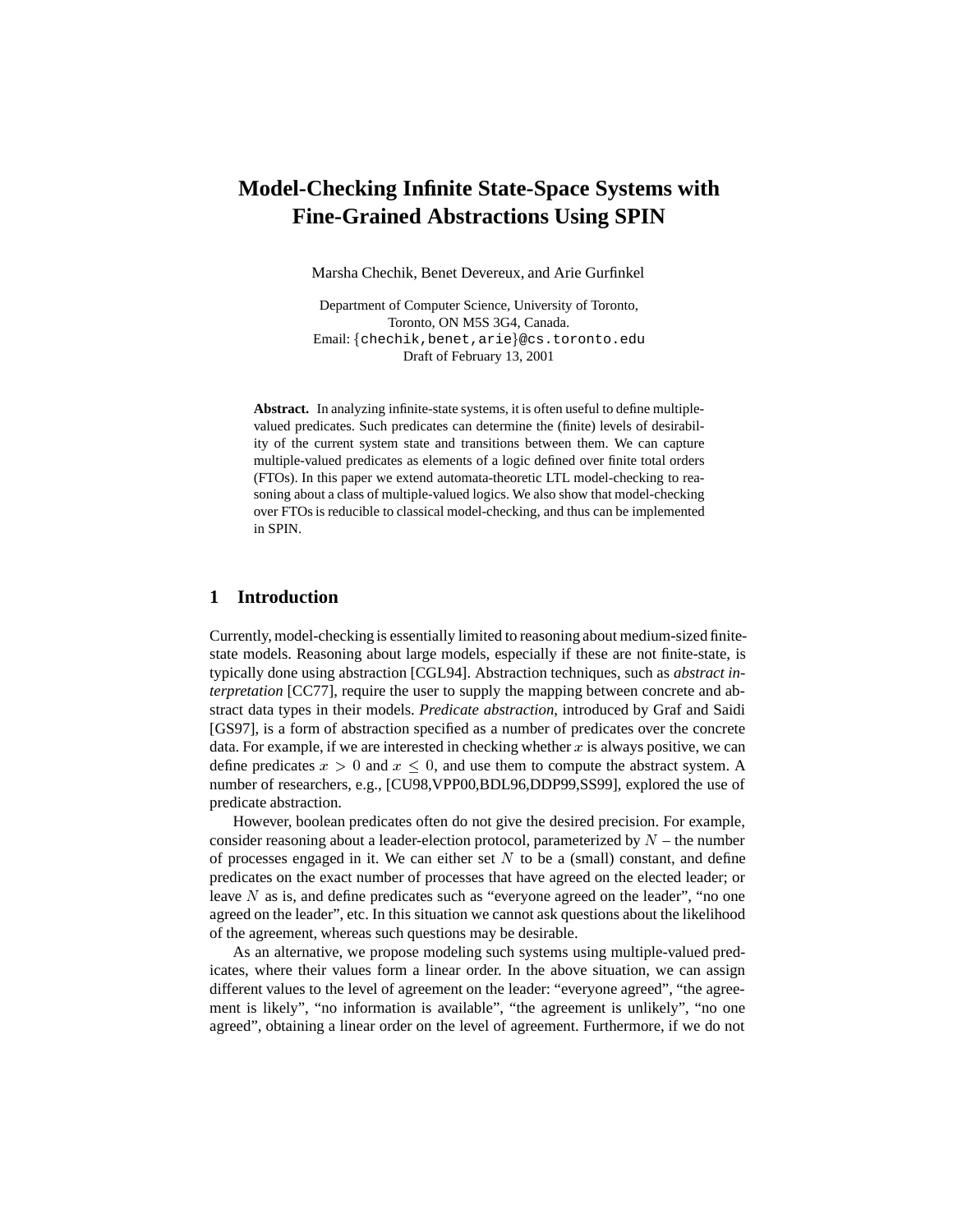limit ourselves to classical logic, our model-checking procedure will distinguish between different values of agreement, e.g., between cases where no agreement has been reached and where complete agreement has not been reached, but the majority have agreed. Taking this reasoning one step further, we can assign values to transitions. Intuitively, a transition value is the *possibility* that it will be taken. Thus, we can potentially distinguish between paths that can always be taken, paths that can likely be taken, etc.

In fact, giving predicates values from a linear order can be useful in a variety of situations: (a) consensus-building, where the abstraction is over counting (e.g., the leaderelection protocol mentioned above); (b) explicitly distinguishing between "regular" and "faulty" behaviors, where we may be interested in properties that hold always, and those that hold "most of the time", i.e., over "regular" behaviors; (c) rechecking a partial system after a change to it has been made, where we are interested in differentiating between possible effects of the change; (d) any situation where we want to assign "desirability" to a transition. This can happen in cases where we have varying tolerances, e.g., in analyzing families of SCR specifications [HJL96].

Note that using linear order-valued predicates does not increase the expressive power of our modeling language, since they can be encoded using a number of boolean predicates. However, such encoding results in cluttering the models with lots of auxiliary variables that bear no natural meaning, and, more importantly, greatly increases the sizes of the models, making model-checking less feasible [HK93].

Multiple-valued reasoning has been explored in a variety of domains. For example, a nine-valued logic is prescribed as a standard [IEE93] for VLSI design, where the interpretation of values is in terms of voltage thresholds. Other examples include databases [Gai79], knowledge representation [Gin87], and machine learning [Mic77]. However, most of the work concentrated on the 3-valued reasoning, with values "True", "Maybe" and "False". Melvin Fitting [Fit91,Fit92] has done seminal work in studying 3-valued modal logic, and our work on logic in this paper is somewhat similar to his. Three-valued logic has also been shown to be useful for analyzing programs using abstract interpretation [CD00,SRW99], and for analyzing partial models [BG99,BG00]. Bruns and Godefroid also proved that automata-theoretic model-checking on 3-valued predicates reduces to classical model-checking.

In this paper we give semantics to automata-theoretic model-checking over arbitrary finite linear orders. We define multiple-valued Büchi automata and multiple-valued LTL and show that such model-checking reduces to a classical problem, and thus can be implemented on top of SPIN. The rest of this paper is organized as follows: we review the definition of linear orders and define multiple-valued sets and relations over them in Section 2. XLTL, a multiple-valued extension of LTL, is defined in Section 3. Section 4 defines multiple-valued languages and Büchi automata. In Section 5 we show how to represent XLTL logic formulas as multiple-valued Büchi automata. Section 6 defines the model-checking problem on multiple-valued Büchi automata and shows that it reduces to a number of queries to a classical model-checker, such as SPIN. We conclude the paper in Section 7.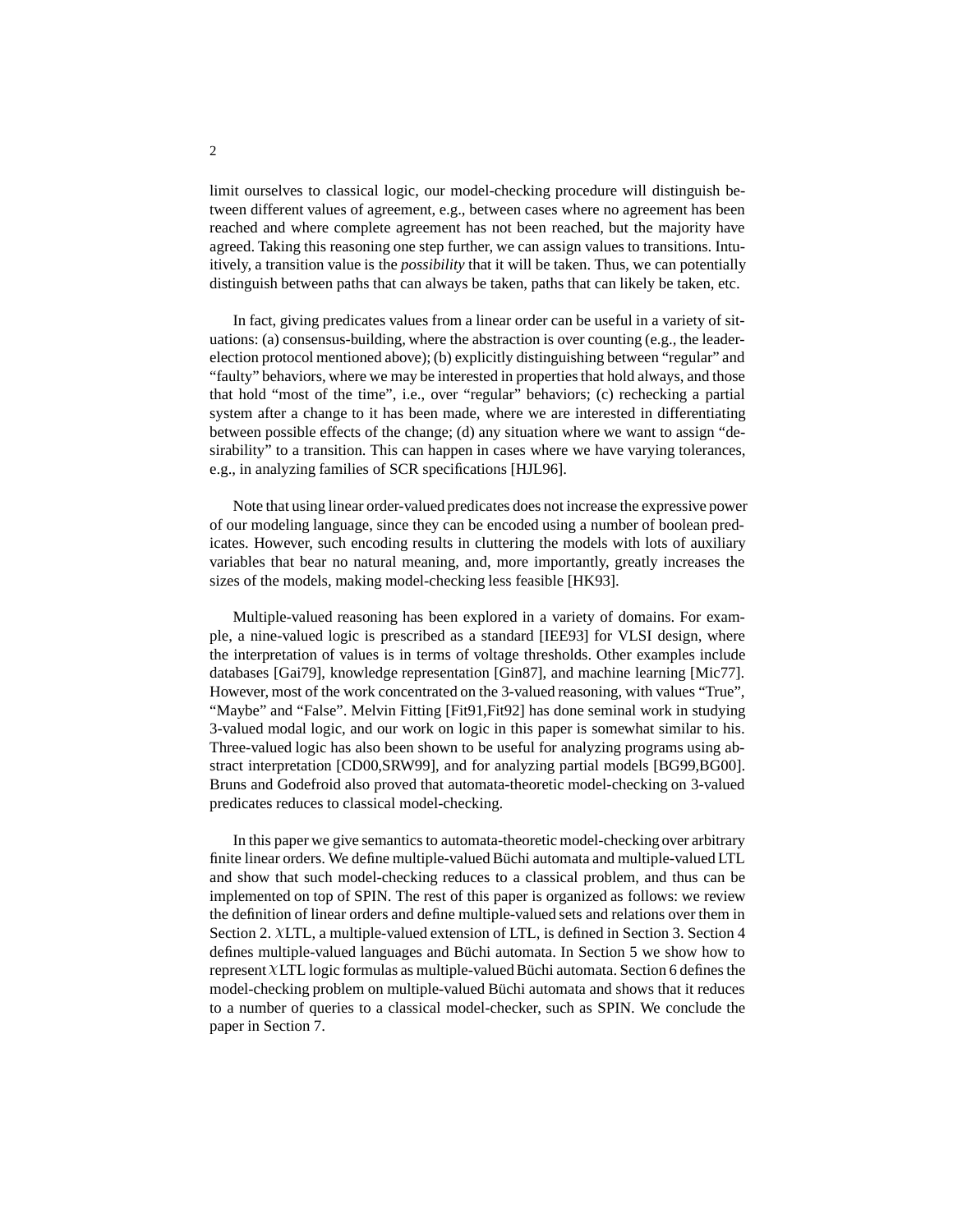

**Fig. 1.** (a) <sup>2</sup>, the classical logic FTO; (b) <sup>3</sup>, a three-valued logic FTO; (c) <sup>5</sup>, a five-valued logic FTO and possible interpretations of its values.

# **2 Preliminaries**

In this section we review the definition of logics based on total orders. We also define multiple-valued sets and relations over them.

#### **2.1 Finite Total Orders**

A *partial order* is a relation which is reflexive, symmetric, and transitive. A *partially ordered set*, usually abbreviated *poset*, is a pair  $\mathcal{L} = (\mathcal{O}, \sqsubseteq)$  where  $\mathcal O$  is a set and  $\sqsubseteq$  a partial order defined on it. If, for all  $a, b \in \mathcal{O}$ , either  $a \sqsubseteq b$  or  $b \sqsubseteq a$ , then  $\square$  is a *total order* or *linear order*. We consider, for the purposes of this paper, only finite totally ordered sets, which we refer to as FTOs.

The operations of maximum and minimum are defined on FTOs as follows:

 $a \sqcap b = a \Leftrightarrow a \sqsubseteq b$  (minimum)  $a \sqcup b = b \Leftrightarrow a \sqsubseteq b$  (maximum)  $b \sqcap a = a \Leftrightarrow a \sqsubset b$  (minimum)  $b \sqcup a = b \Leftrightarrow a \sqsubset b$  (maximum)

**Lemma 1.** *Let*  $(\mathcal{O}, \sqsubseteq)$  *be an FTO. Then for all*  $a, b, c \in \mathcal{O}$ *,* 

 $c \sqsubseteq a \sqcap b \Leftrightarrow (c \sqsubseteq a) \wedge (c \sqsubseteq b) \pmod{\min - \wedge}$  $c \sqsubseteq a \sqcup b \Leftrightarrow (c \sqsubseteq a) \vee (c \sqsubseteq b) \quad (\text{max-V})$ 

We further define  $\bot = \square \mathcal{O}$  and  $\top = \square \mathcal{O}$ .

Any FTO of height n is isomorphic to the integers from 0 to  $(n-1)$  with the ordinary ordering. We call this isomorphism the *canonical isomorphism for the FTO* and denote it by  $\zeta_c$ . The *difference* between two elements of an FTO is their absolute difference:

$$
a \ominus b = |\zeta_{\mathcal{L}}(a) - \zeta_{\mathcal{L}}(b)|
$$

and *negation* in the FTO can be defined in terms of difference:

$$
\neg a \triangleq \top \ominus a \qquad \text{(def. of negation)}
$$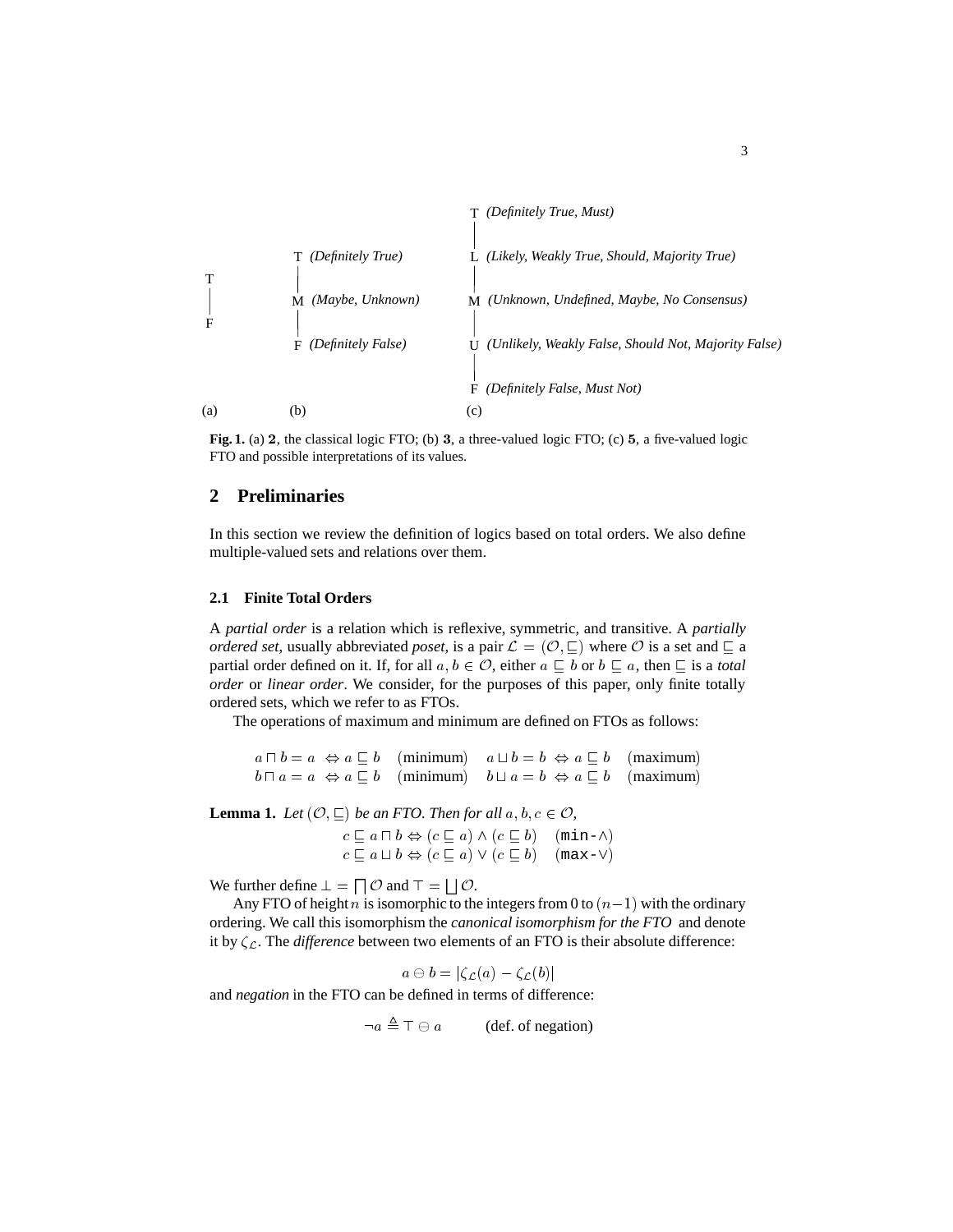$$
\begin{array}{c}\n[1, 2, 3, \ldots) \\
\Big\downarrow \\
0 \\
0 \\
\Big\downarrow \\
(\ldots, -3, -2, -1]\n\end{array}
$$

**Fig. 2.** An example of a multiple-valued set over <sup>3</sup>.

FTOs with this definition of negation satisfy the following properties:

| $\neg(a \sqcap b) = \neg a \sqcup \neg b$ (De Morgan) |                                                                                     | $\neg \neg a = a$ ( $\neg$ involution)                      |  |
|-------------------------------------------------------|-------------------------------------------------------------------------------------|-------------------------------------------------------------|--|
| $\neg(a \sqcup b) = \neg a \sqcap \neg b$             |                                                                                     | $a = b \Leftrightarrow \neg a = \neg b$ ( $\neg$ bijective) |  |
| $\neg \bot = \top$ ( $\bot$ negation)                 |                                                                                     | $\neg \top = \bot$ (T negation)                             |  |
|                                                       | $a \sqsubseteq b \Leftrightarrow \neg a \sqsupseteq \neg b$ ( $\neg$ antimonotonic) |                                                             |  |

In this paper we use multiple-valued logics whose truth values form an FTO. Conjunction and disjunction of the logic are defined as  $\sqcap$  and  $\sqcup$  (meet and join) operations of  $(0, \square)$ , respectively, and negation is defined as the  $\neg$  operator of  $(0, \square)$ . In fact, we will not distinguish between an FTO and a logic it defines, referring to both as  $\mathcal{L}$ . We also note that most of the usual laws of logic are obtained in  $\mathcal{L}$ , with the exception of the laws of Universality ( $a \sqcap \neg a = \bot$ ) and Excluded Middle ( $a \sqcup \neg a = \top$ ).

Figure 1 presents several commonly-used FTOs: classical logic, a three-valued logic with uncertainty, and a five-valued logic with more degrees of uncertainty.

#### **2.2 Multiple-Valued Sets and Relations**

Let  $\mathcal{L} = (\mathcal{O}, \sqsubseteq)$  be an FTO and D be some (finite) domain. We consider  $\mathcal{O}^D$ , the set of all total functions from D into  $\mathcal{O}$ , and refer to elements of  $\mathcal{O}^D$  as *multiple-valued subsets of* <sup>D</sup>, and, when <sup>D</sup> is clear from the context, just *multiple-valued sets* or MVsets. We introduced this notion in [CDE01a], and briefly review it below.

**Definition 1.** *Given multiple-valued sets*  $A, B \in \mathcal{O}^D$ ,

| $x \in_{c} A \triangleq A(x)$                           | (MV-set membership)   |
|---------------------------------------------------------|-----------------------|
| $x \in_{c} A \cup_{c} B \triangleq A(x) \sqcup B(x)$    | (MV-set union)        |
| $x \in A \cap B \triangleq A(x) \cap B(x)$              | (MV-set intersection) |
| $x \in_{\mathcal{L}} \overline{A} \triangleq \neg A(x)$ | (MV-set complement)   |

Consider the multiple-valued set of Figure 2. In this example, we use the threevalued FTO <sup>3</sup> to model ambiguity about whether 0 is a positive integer. The MV-set is  $\mathbb{Z}^+$ ?  $\in$  3<sup> $\mathbb{Z}$ </sup>, where for all  $n \geq 1$ ,  $(n \in_{\mathbb{Z}} \mathbb{Z}^+$ ?) =  $\top$ ; for all  $n \leq -1$ ,  $(n \in_{\mathbb{Z}} \mathbb{Z}^+$ ?) =  $\bot$ ; and  $(0 \in_{\mathcal{L}} \mathbb{Z}^{+?}) = M$ .

**Theorem 1.** *[Gol99] Let D be a finite set, and*  $(\mathcal{O}, \subseteq)$  *be an FTO. Define*  $\subseteq_{\mathcal{O}^D}$  *as follows for any*  $f, g \in \mathcal{O}^D$ :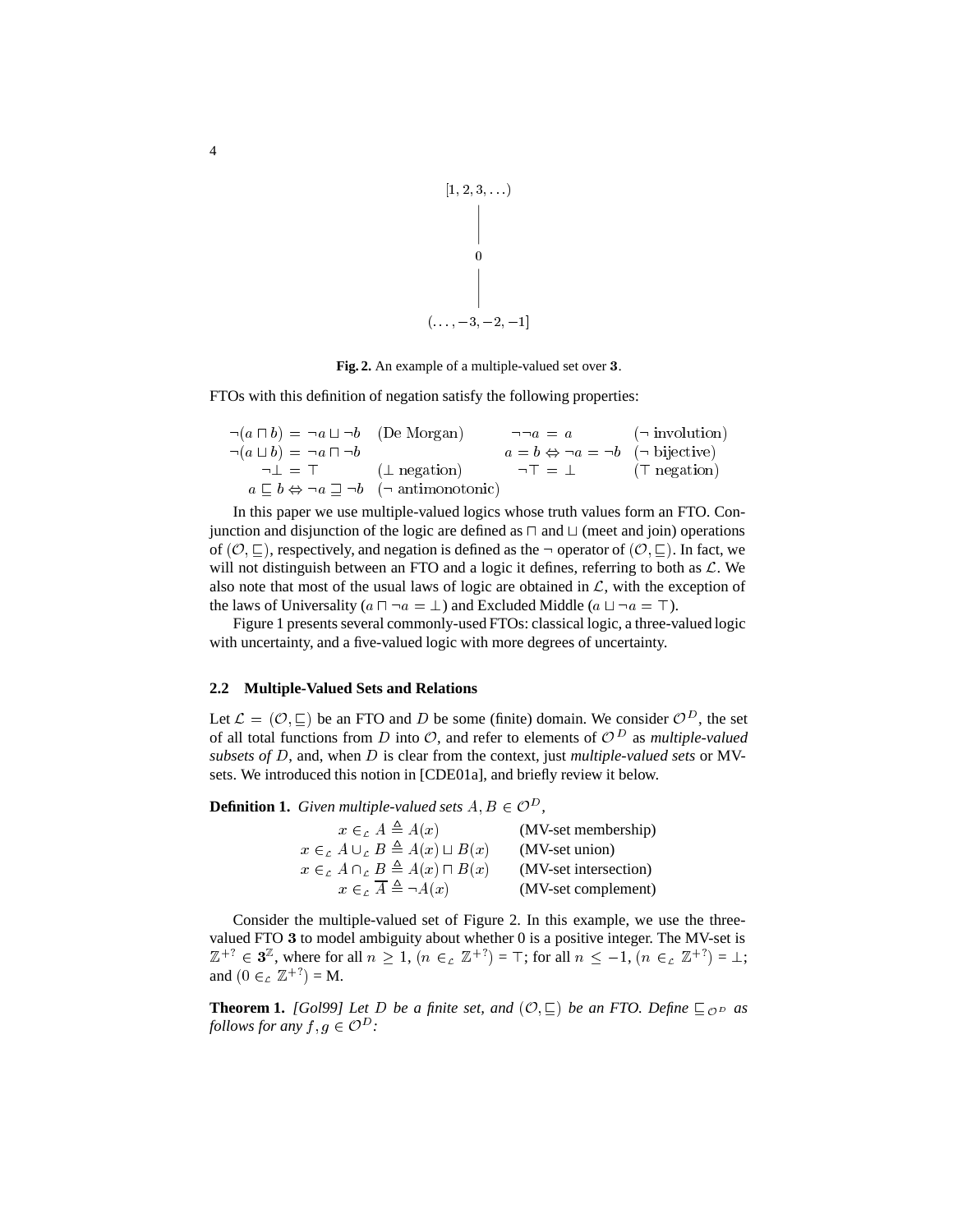| $\varphi \mathcal{U} \psi = \psi \vee (\varphi \wedge \circ (\varphi \mathcal{U} \psi))$ |  |
|------------------------------------------------------------------------------------------|--|
| $=\psi \vee \circ (\Diamond \psi)$<br>$\diamond\psi$                                     |  |
| $=\psi \wedge \circ (\Box \psi)$<br>$\Box\psi$                                           |  |
| $\varphi \mathcal{R} \psi = \psi \wedge (\varphi \vee \circ (\varphi \mathcal{R} \psi))$ |  |

Fig. 3. Properties of XLTL operators.

$$
f \sqsubseteq_{\mathcal{O}^D} g \Leftrightarrow \forall d \in D \quad f(d) \sqsubseteq g(d).
$$

Then  $(\mathcal{O}^{\mathcal{D}}, \subseteq_{\mathcal{O}^{\mathcal{D}}})$  is an FTO, with MV-union and MV-intersection defined as join and *meet, respectively.*

The practical use of this result is that all of the properties defined for FTOs, such as the De Morgan rules and distributivity, carry over to MV-sets.

Given two sets P; Q, we can define a *multiple-valued relation* [CDE01a] on them as a multiple-valued subset of  $P \times Q$ , or an element of  $\mathcal{O}^{P \times Q}$ .

This work is, to our knowledge, the first use of valued subsets in formal verification; however, such theories are developed elsewhere [Eil78,Gol99].

# **3 LTL**

In this section we extend the semantics of LTL to allow reasoning over a given FTO  $\mathcal{L} = (\mathcal{O}, \sqsubseteq)$ , representing our multiple-valued logic. We refer to the resulting language as  $XLTL$ . Just like in classical propositional LTL, formulas in  $XLTL$  are built from a set *Prop* of values of atomic propositions and are closed under the application of propositional operators, the unary temporal connective  $\circ$  ("next") and the binary temporal connective  $U$  ("until"). XLTL is interpreted over multiple-valued computations. A computation is a function  $\pi$ :  $\mathbb{N} \to \mathcal{O}^{Prop}$  which assigns values from the logic  $\mathcal{L}$  to the elements of *Prop* at each time instant (natural number). For a computation  $\pi$  and a point  $i \in \mathbb{N}$ , we have:

$$
\pi, i \models_c p \qquad \triangleq p \in_c \pi(i)
$$
\n
$$
\pi, i \models_c \neg \varphi \qquad \triangleq \neg (\pi, i \models_c \varphi)
$$
\n
$$
\pi, i \models_c \varphi \land \psi \triangleq \pi, i \models_c \varphi \sqcap \pi, i \models_c \psi
$$
\n
$$
\pi, i \models_c \varphi \lor \psi \triangleq \pi, i \models_c \varphi \sqcup \pi, i \models_c \psi
$$

Now we define the temporal operators:

$$
\pi, i \models_c \circ \varphi \quad \triangleq \pi, i+1 \models_c \varphi \n\pi, i \models_c \varphi \mathcal{U} \psi \triangleq \bigcup_{j \geq i} ((\pi, j \models_c \psi) \sqcap (\bigcap_{i \leq k < j} \pi, k \models_c \varphi))
$$

The value of a property on a run is the value that it has in the 0th state of the run:

 $\pi \models_{\mathcal{L}} \varphi \triangleq \pi, 0 \models_{\mathcal{L}} \varphi$ 

As usual,  $\Diamond \varphi = \top \mathcal{U} \varphi$ ,  $\Box \varphi = \neg \Diamond \neg \varphi$ , and  $\varphi \mathcal{R} \psi = \neg (\neg \varphi \mathcal{U} \neg \psi)$ . XLTL operators satisfy the expected LTL properties, for example, the fixpoint properties in Figure 3.

Consider the example in Figure 4. This figure presents partial execution of the Leader Election protocol specified using the five-valued logic  $5$ . Let  $N$  be the number of processes (which we assume to be an even number), and  $K$  be the number that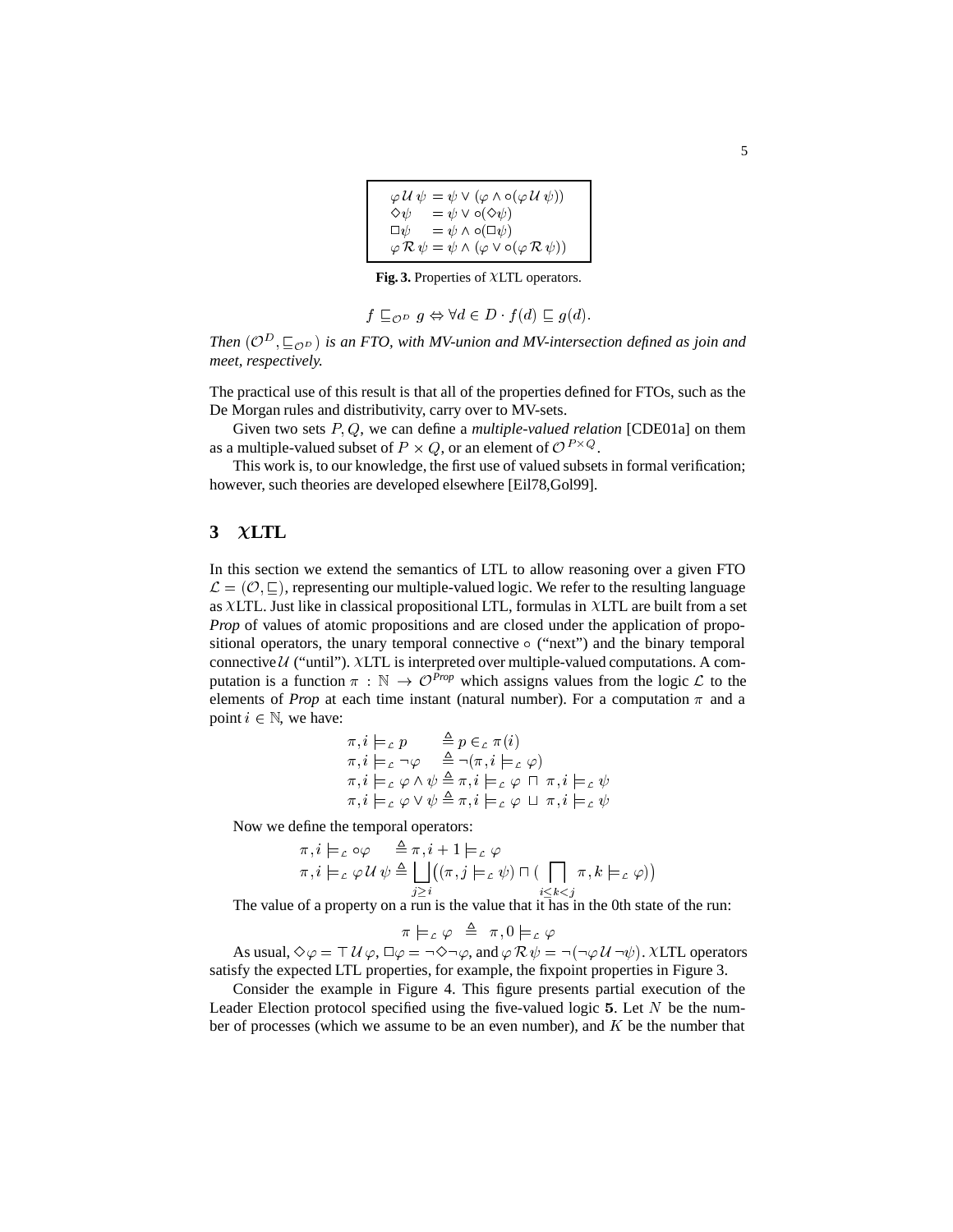

**Fig. 4.** A partial execution of the Leader Election protocol.

have agreed on the leader. We abstract  $K$  using the 5-valued predicate 1e ("leader elected") which is *true* when  $K = N$ , *weakly true* when  $(N/2) < K < N$ , *undecided* when  $K = N/2$ , *weakly false* when  $0 < K < (N/2)$ , and *false* when  $K = 0$ . Let active[i] indicate that the ith process is currently active. In this system,  $\pi, 0 \models_{\mathcal{L}}$  le is U,  $\pi$ ,  $0 \models_L 1$ e  $\land$  active[i] is F ( $\bot$ ), and  $\pi$ ,  $0 \models_L \neg$ active[i] is T (T). The value for le indicates that originally there was no consensus on the leader (U), then consensus started forming (L) and was reached (T). However, in the next state one of the processes changed its mind, and thus the consensus went back to L. For this run, the value of  $\Diamond$  le is T, but the value of  $\Diamond$   $\Box$  le is L. Note that we get this value without the need to re-annotate our model under a different level of abstraction and rerun the check.

#### **4 Multiple-Valued Languages and Automata**

In the task of using multiple-valued logic for system specification and verification, it is natural to consider *multiple-valued formal languages* and *multiple-valued automata*. We introduce them in this section.

#### **4.1 Multiple-Valued Languages**

Let  $\Sigma$  be a finite alphabet,  $\Sigma^*$  be the set of all *finite* words over  $\Sigma$ ,  $\Sigma^{\omega}$  be the set of all *infinite* words, and  $\Sigma^{\leq \omega} = \Sigma^* \cup \Sigma^{\omega}$ . We can catenate any two finite words, and consider the *empty string*  $\lambda$  as the identity for catenation:  $w\lambda = \lambda w = w$ . The empty string is contained in  $\Sigma^*$ , but not in  $\Sigma^{\omega}$ .

**Definition 2.** A multiple-valued language *over an alphabet*  $\Sigma$  is a multiple-valued sub*set of*  $\Sigma^*$ , *or an element in*  $\mathcal{O}^{\Sigma^*}$ ; *a* multiple-valued  $\omega$ -language *is an element in*  $\mathcal{O}^{\Sigma^*}$ . *A multiple-valued language X is proper if*  $(\lambda \in L X) = T$ .

We shall use the term "MV-language" to refer, indiscriminately, to any multiple-valued language or  $\omega$ -language, wherever the distinction is not important. An MV-language is an assignment of values to words. If  $\mathcal{O} = 2$ , then an MV-language is an ordinary formal language, where every word that is assigned value  $\top$  is considered to be in the language. The properness criterion assures that  $\lambda$  is contained in the language as the identity for catenation.

MV-languages are just MV-sets of words, so union, intersection, and complement are already defined on them. The standard language operation of *catenation* can be extended to the multiple-valued case, as given below.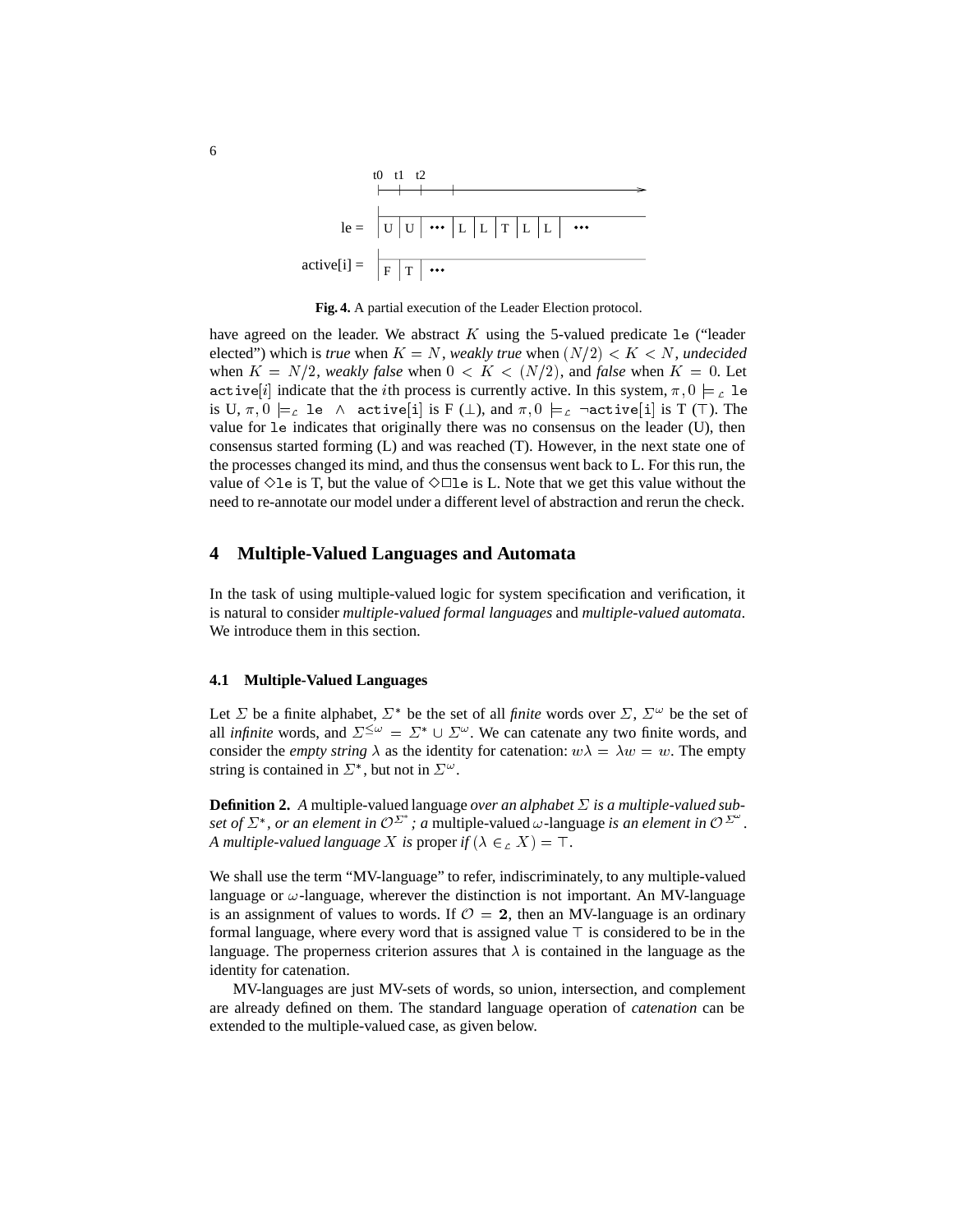**Definition 3.** Given  $X, Y \in \mathcal{O}^{\Sigma^*}$  and  $w \in \Sigma^*$ ,

$$
w \in_{\mathcal{L}} XY \triangleq \bigsqcup_{\{u,v|w=uv\}} (u \in_{\mathcal{L}} X) \sqcap (v \in_{\mathcal{L}} Y) \text{ (MV-language catenation)}
$$

Transitive closure (Kleene star) and infinite closure  $(\omega)$  can be defined in terms of multiple-valued catenation.

Consider the two multiple-valued languages  $X = \{a \rightarrow T, ab \rightarrow L\}$  and  $Y =$  ${bc \rightarrow M, c \rightarrow U}$ , defined on the logic 5. We are interested in the value that abc has in XY. It can be formed either by catenating a and bc, with value  $T \sqcap M = M$ , or by catenating ab and c, with value  $L \sqcap U = U$ . By the definition, we take the maximum of those two values, making the value of  $abc \in_{\mathcal{L}} XY$  to be M.

#### **4.2 Multiple-Valued Automata**

A multiple-valued finite automaton A takes any word  $w \in \Sigma^{\leq \omega}$  and computes its membership degree, a value in  $\mathcal{O}$ . Thus, an automaton corresponds to a multiple-valued language L(A). Details about multiple-valued automata on *finite* words (in the more general case, of semiring-valued languages) can be found elsewhere [Eil78]; our treatment of multiple-valued infinite words and their automata is, so far as we know, new, but it is a natural extension.

A multiple-valued Büchi automaton has transitions between states that take on some value ranging between  $\top$  or  $\bot$  of an FTO. This value, intuitively, is a *possibility* that a transition will be taken. Thus, we can assign possibilities to individual transitions and to infinite strings that the automaton receives.

**Definition 4.** *A* multiple-valued Büchi automaton, or *XBüchi automaton, is a tuple*  $(\mathcal{L}, Q, q_0, \Sigma, \Delta, F)$  *where:* 

- $\mathcal{L} = (\mathcal{O}, \square)$  *is an FTO*;
- **–** Q *is a finite set of states;*
- **–** q0 *is the unique initial state;*
- $\overline{\phantom{a}}$   $\sum$  *is a finite alphabet;*
- $\Delta \in \mathcal{O}^{Q \times \Sigma \times Q}$  is the multiple-valued transition relation.  $\Delta(q, \alpha, q')$  gives the *value of the transition from q to*  $q'$  *on symbol*  $\alpha$ *;*
- **–** F *is a set of accepting states.*

The *runs* of the automaton are infinite sequences of states, always beginning with  $q_0$ . We define a projection of Q onto F as

$$
\pi_F(q) = \begin{cases} q \text{ if } q \in F \\ \lambda \text{ otherwise} \end{cases}
$$

which we extend to  $Q^{\omega}$ , and define the *accepting runs*  $AR$  of the automaton to be the elements of

$$
\{\sigma \mid \pi_F(\sigma) \in F^{\omega}\}.
$$

Intuitively,  $AR$  is the set of all runs in which some accepting state occurs infinitely often.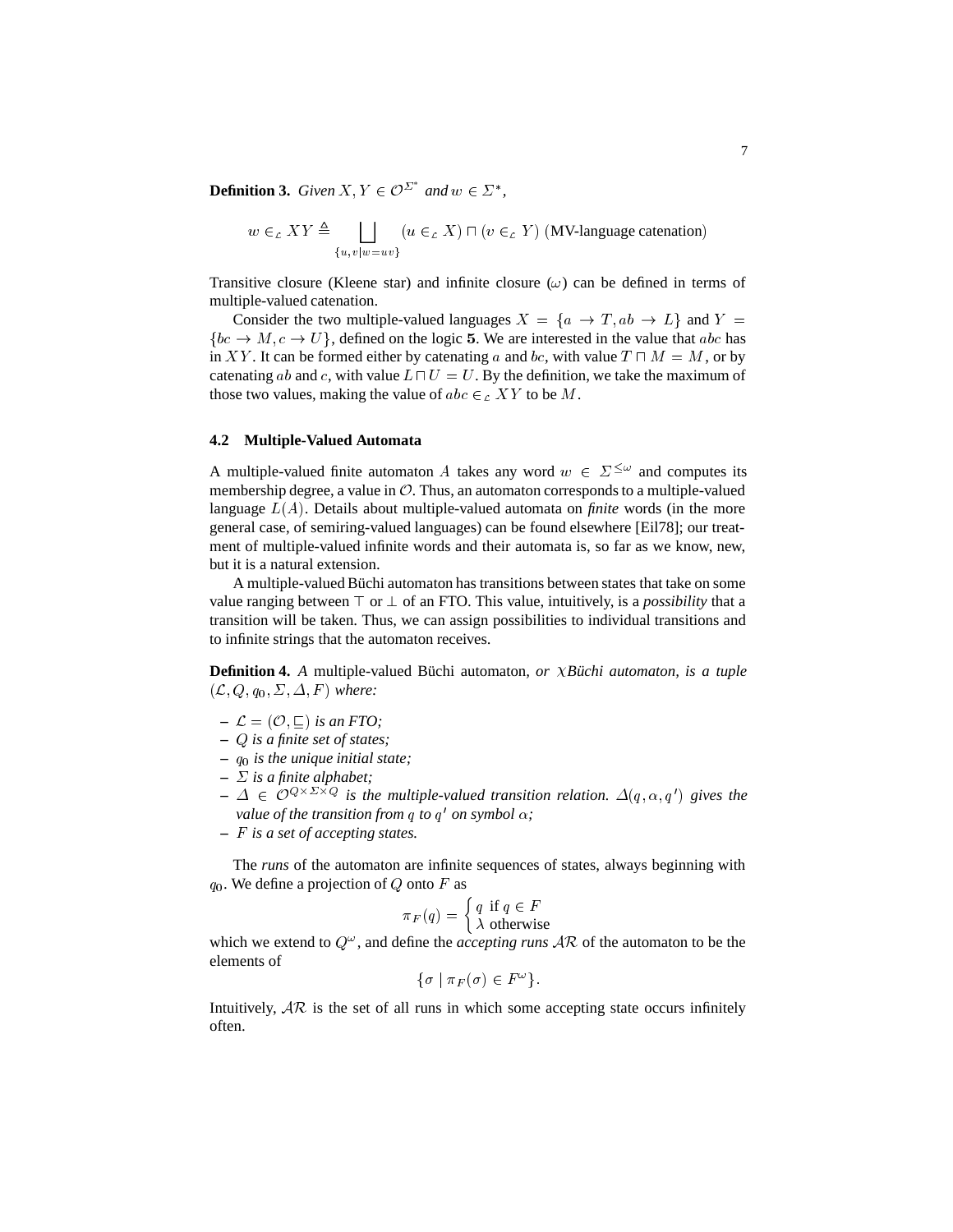

**Fig. 5.** An example  $\chi$ Büchi automaton.

For a XBüchi automaton  $A, L(A) \in \mathcal{O}^{\Sigma^{\infty}}$  is the multiple-valued subset of  $\Sigma^{\omega}$  defined by the automaton. The value assigned by the automaton to a word  $w = w_0w_1w_2 \ldots$ in  $\Sigma^{\omega}$  is given in terms of the accepting runs:

$$
(w \in L(A)) = \bigsqcup_{\sigma \in AR} \bigcap_{i \in \mathbb{N}} \Delta(\sigma_i, w_i, \sigma_{i+1})
$$

Consider the  $\chi$ Büchi automaton in Figure 5. This automaton assigns values from 5 to its inputs. In the input sequence  $abbcd^{\omega}$ , the prefix  $abb$  takes the automaton only through  $\top$ -valued transitions. Then,  $c$  follows an L-transition to an accepting state; after this occurs, the value of the whole sequence *cannot* exceed L. The automaton loops through the accepting state on the infinite sequence of  $d$ 's, so this word is accepted with value L.

B¨uchi automata are similar in spirit to *Markov chains* [Fel68]. Markov chains also assign values, representing probabilities, to nonterminating finite-state computations, and have been used [VW86] to check probabilistic system specifications. Our approach is more *possibilistic*, motivated by the problem of requirements analysis. Given two independent events, the *probability* of the occurrence of at least one is the sum of their individual probabilities; but the *possibility* or *necessity* of at least one event occuring is the *maximum* of their individual possibilities.

#### **4.3 Composition**

Our definitions of parallel composition, synchronous and asynchronous, are extensions of the standard construction [Tho90].

We start by defining synchronous parallel composition, or MV-intersection of languages. Let  $L_1$  and  $L_2$  be multiple-valued  $\omega$ -languages and  $A_1 = (\mathcal{L}, Q_1, q_0^1, \Sigma, \Delta_1, F_1)$ and  $A_2 = (\mathcal{L}, Q_2, q_0^2, \Sigma, \Delta_2, F_2)$  be XBüchi automata for  $L_1$  and  $L_2$ , respectively. We construct two classical automata,  $\tilde{A}_i$  (for  $i = 1, 2$ ), where  $\tilde{A}_i(q, \alpha, q')$  is true exactly if  $\Delta_i(q, \alpha, q') \neq \perp$ . Then we intersect the two classical automata, creating  $A_{12} = (Q_1 \times Q_2 \times \{0, 1, 2\}, (q_1, q_2, 0), \Sigma, \Delta_{12}, F_1 \times F_2 \times \{2\})$ . Finally, we create the *multiple-valued intersection* of the two XBüchi automata by transforming  $A_{12}$  into a XBüchi automaton  $A_{12}$  with the new multiple-valued transition relation:

$$
\varDelta_{12}\big((q,r,j),\alpha,(q',r',j')\big)=\left\{\frac{\varDelta_1(q,\alpha,q')\sqcap\varDelta_2(r,\alpha,r')\text{ if }\hat{\varDelta}_{12}\big((q,r,j),\alpha,(q',r',j')\big)\\\text{ otherwise}\\\text{otherwise}\right.
$$

for all  $j \in \{0, 1, 2\}.$ 

**Theorem 2.** *The value that*  $A_{12}$  *gives to a word w is the same as its value in*  $L_1 \cap_L L_2$ *.*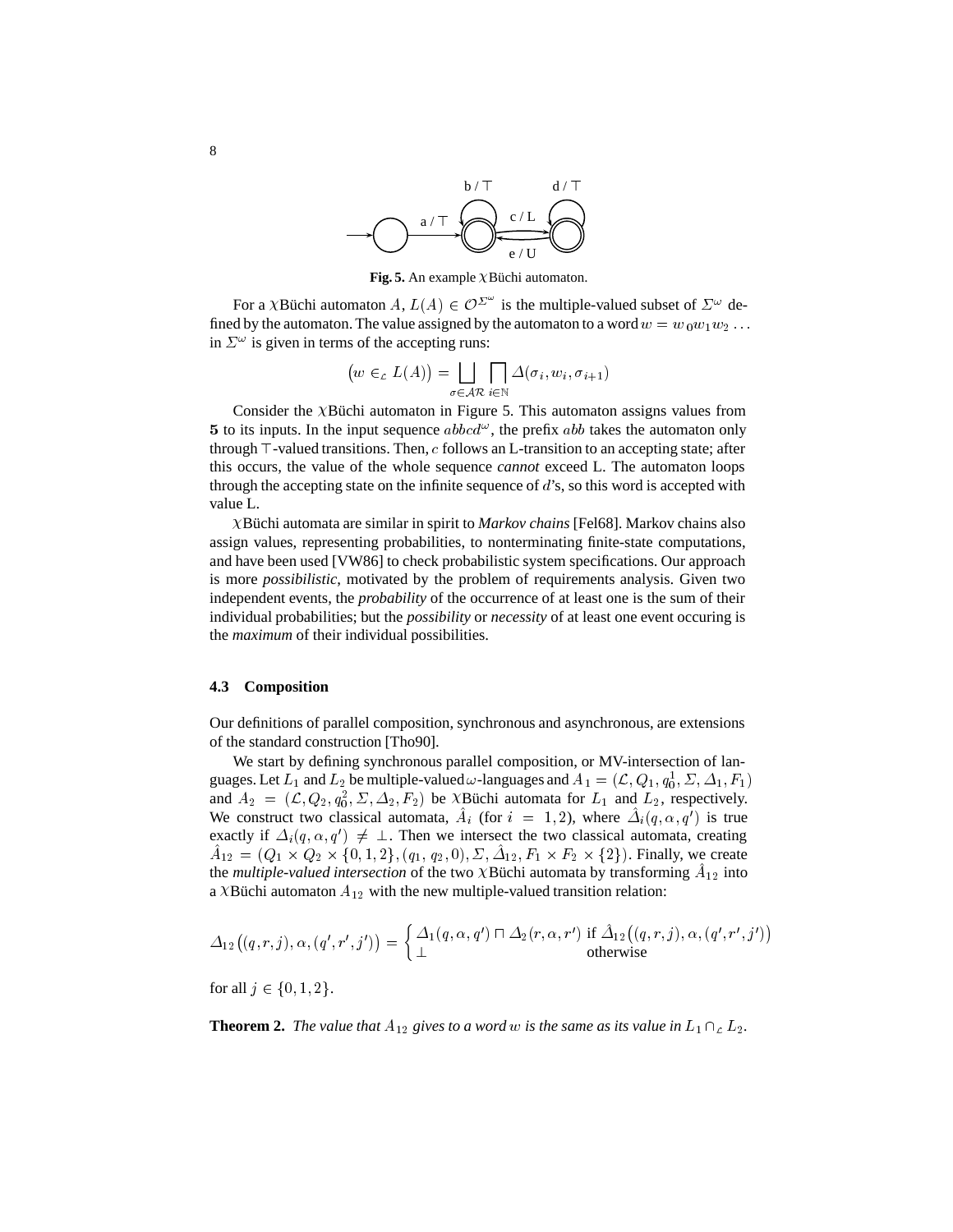

**Fig. 6.** Intersection of XBüchi automata. (c) shows the intersection of automata in (a) and (b).

Figure 6 illustrates the intersection construction. The first automaton gives the value T to  $ac^{\omega}$  and L to  $ba^{\omega}$ ; the second gives value T to  $ba^{\omega}$ . Every other word evaluates to  $\perp$ . In the intersection,  $ac^{\omega}$  becomes  $\perp$ , and  $ba^{\omega}$  evaluates to the minimum of L and  $\top$ , namely L. Note that  $(q_2, r_1)$  is labelled with 2, making it an accepting state in the intersection automaton, because it is a final state in *both*  $A_1$  and  $A_2$ .

We proceed to define asynchronous composition on two  $\chi$ Büchi automata with (possibly different) alphabets and the same logic.

**Definition 5.** Let  $A_1 = (\mathcal{O}, Q_1, q_0^1, \Sigma_1, \Delta_1, F_1)$ ,  $A_2 = (\mathcal{O}, Q_2, q_0^2, \Sigma_2, \Delta_2, F_2)$  be two XBüchi automata. The asynchronous composition  $A_1{||}A_2=(\mathcal{O},Q_1{\times}Q_2,(q_0^1,q_0^2),\Sigma_1\cup$  $(\Sigma_2, \Delta, F)$  *of the two automata has the following transition relation:* 

$$
\begin{array}{ll}\n\Delta((q_1, q_2), \alpha, (q'_1, q_2)) = \Delta_1(q_1, \alpha, q'_1) & \text{if } q_1 \neq q'_1 \\
\Delta((q_1, q_2), \alpha, (q_1, q'_2)) = \Delta_2(q_2, \alpha, q'_2) & \text{if } q_2 \neq q'_2 \\
\Delta((q_1, q_2), \alpha, (q_1, q_2)) = \Delta_1(q_1, \alpha, q_1) \sqcup \Delta_2(q_2, \alpha, q_2) & \text{otherwise}\n\end{array}
$$

# **5** Conversion between  $\chi$ LTL and  $\chi$ Büchi Automata

In this section we describe how to convert between LTL formulas, defined in Section 3 and  $\lambda$ Büchi automata. Our algorithm is based on the classical LTL to Büchi automata conversion algorithm presented in [GPVW95].

As in [GPVW95], we start by defining *Generalized XBüchi Automata* and *Labeled Generalized XBüchi Automata (LGXBA).* 

**Definition 6.** *A* Generalized  $\chi$ Büchi automaton *(G* $\chi$ *BA) is a tuple*  $(L, Q, q_0, \Sigma, \Delta, \mathcal{F})$ *where*  $\mathcal{L}, Q, q_0, \Sigma$  and  $\Delta$  are as in ordinary *XBüchi automata, but*  $\mathcal{F} = \{F_1, F_2, \ldots, F_k\}$ is a set of  $k$  sets of accepting states. Each set  $F_i$  has the projection  $\pi_{F_i}$  defined for it, and *the accepting runs are those where at least one element from each F<sub>i</sub> <i>appears infinitely often:*

$$
\mathcal{AR} = \{ \sigma \mid \sigma \in q_0 Q^{\omega} \land \forall i \leq k \cdot \pi_{F_i}(\sigma) \in F_i^{\omega} \}
$$

**Definition 7.** *A* Labeled Generalized  $\lambda$ Büchi Automaton (LG $\lambda$ BA) *is a tuple* ( $\mathcal{L}, Q, q_0$ ,  $\Sigma$ ,  $\Delta$ ,  $\mathcal{F}$ , Lab) where:

- $\mathcal{L} = (\mathcal{O}, \sqsubseteq)$  *is an FTO;*
- **–** <sup>Q</sup> *is a finite set of states;*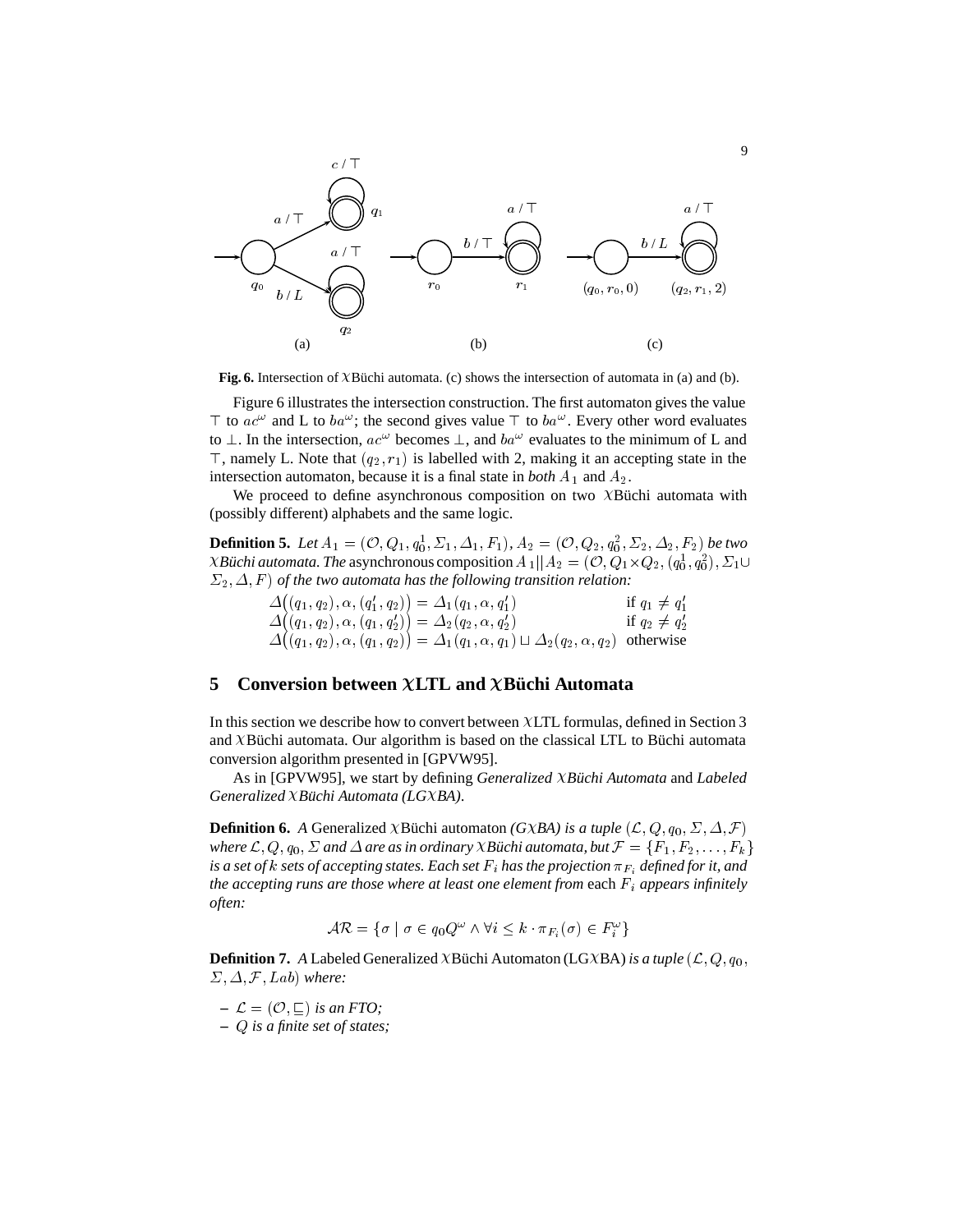- **–** q0 *is the unique initial state;*
- $\mathcal{L} = \mathcal{D}^{Prop}$  *is an alphabet consisting of all multiple-valued sets over the set Prop of propositional symbols;*
- $\varDelta \in \mathcal{O}^{Q \times Q}$  is a multiple-valued transition relation;
- $\mathcal{F} = \{F_1, F_2, \dots, F_n\}$  *is a set of sets of accepting states;*
- $I = Lab : Q \rightarrow 2^{Prop \cup -Prop}$  *is a labeling function that assigns a subset of Prop*  $\cup$  $\neg Prop$  *to every state.*

The set of accepting runs  $(\mathcal{A}\mathcal{R})$  for a LGXBA is defined the same as for a Generalized  $X$ Büchi automaton given in Section 4.

Notice that each element  $\alpha \in \Sigma$  is a total function from Prop to  $\mathcal{O}$ . We extend this function to elements of  $\neg Prop$  by defining  $\alpha(\neg p) \triangleq \neg \alpha(p)$ ,  $\forall p \in Prop$ . Let  $\hat{\alpha}$  :  $2^{Prop \cup \neg Prop} \rightarrow \mathcal{O}$  be a set-wise extension of  $\alpha$ , defined as

$$
\hat{\alpha}(D) \triangleq \prod_{d \in D} \alpha(d) \qquad \text{(set-wise extension)}
$$

For a Labeled Generalized XBüchi automaton A,  $L(A) \in \mathcal{O}^{\Sigma^{\omega}}$  is the multiplevalued subset of  $\Sigma^{\omega}$  defined by the automaton. The value assigned by the automaton to a word  $w = w_0 w_1 w_2 \dots$  in  $\Sigma^{\omega}$  is given in terms of the accepting runs:

$$
w \in L(A) = \bigsqcup_{\sigma \in \mathcal{AR}} \bigcap_{i \in \mathbb{N}} \Delta(\sigma_i, \sigma_{i+1}) \sqcap \hat{w}_i \big( \text{Lab}(\sigma_{i+1}) \big)
$$

where  $\hat{w}_i$  is the set-wise extension of  $w_i$ .

Given an LTL property  $\varphi$ , the algorithm in [GPVW95] constructs a Labeled Generalized Büchi automaton in two major steps. In the first step, it uses the syntactic structure of the formula to construct a graph  $G = (V, E)$  together with three labeling functions, *New*, *Old*, and *Next*, that assign a subset from a *closure* of  $\varphi$  to each node of G. In the second step, the algorithm constructs an automaton, using  $G$  to define its basic structure, and the labeling functions to define its accepting states and state labels. The resulting Generalized Labeled Büchi automaton accepts a word if and only if the word satisfies  $\varphi$ . This automaton can be easily converted into a Büchi automaton with a polynomial blowout in its size.

Since  $XLTL$  is syntactically equivalent to  $LTL$ , we reuse the graph construction part of the algorithm in [GPVW95]. Thus, given a XLTL property  $\varphi$ , our algorithm starts by constructing a graph  $G = (V, E)$  and the node labeling functions *New, Old*, and *Next* using the procedure in [GPVW95]. However, we modify this procedure to ensure the correct handling of  $p \land \neg p$  (not necessarily  $\bot$ ) and  $p \lor \neg p$  (not necessarily  $\top$ ), where p is any propositional formula. The algorithm then proceeds to construct a LG  $XBA A$  =  $(\mathcal{L}, Q, q_0, \Sigma, \Delta, \mathcal{F}, Lab)$  by letting the set of states Q of the automaton be the nodes of G, with the root node of G being the initial state  $q_0$ . The accepting set F is constructed as in the original algorithm. The transition relation  $\Delta$  is constructed from the edges of the graph G such that  $\Delta(q, q') = \top$  if the edge  $(q, q')$  is in G, and  $\Delta(q, q') =$  $\perp$  otherwise. Finally, the labeling function Lab is constructed as a restriction of the labeling function *Old* to the set of all positive and negative propositional symbols of  $\varphi$ ; that is, for a given state q,  $Lab(q) = Old(q) \cap (Prop \cup \neg Prop)$ . It is easy to show that the resulting LG $XBA$  can be transformed into a  $XB$  uchi automaton via an extended version of the transformation used in the classical case.

10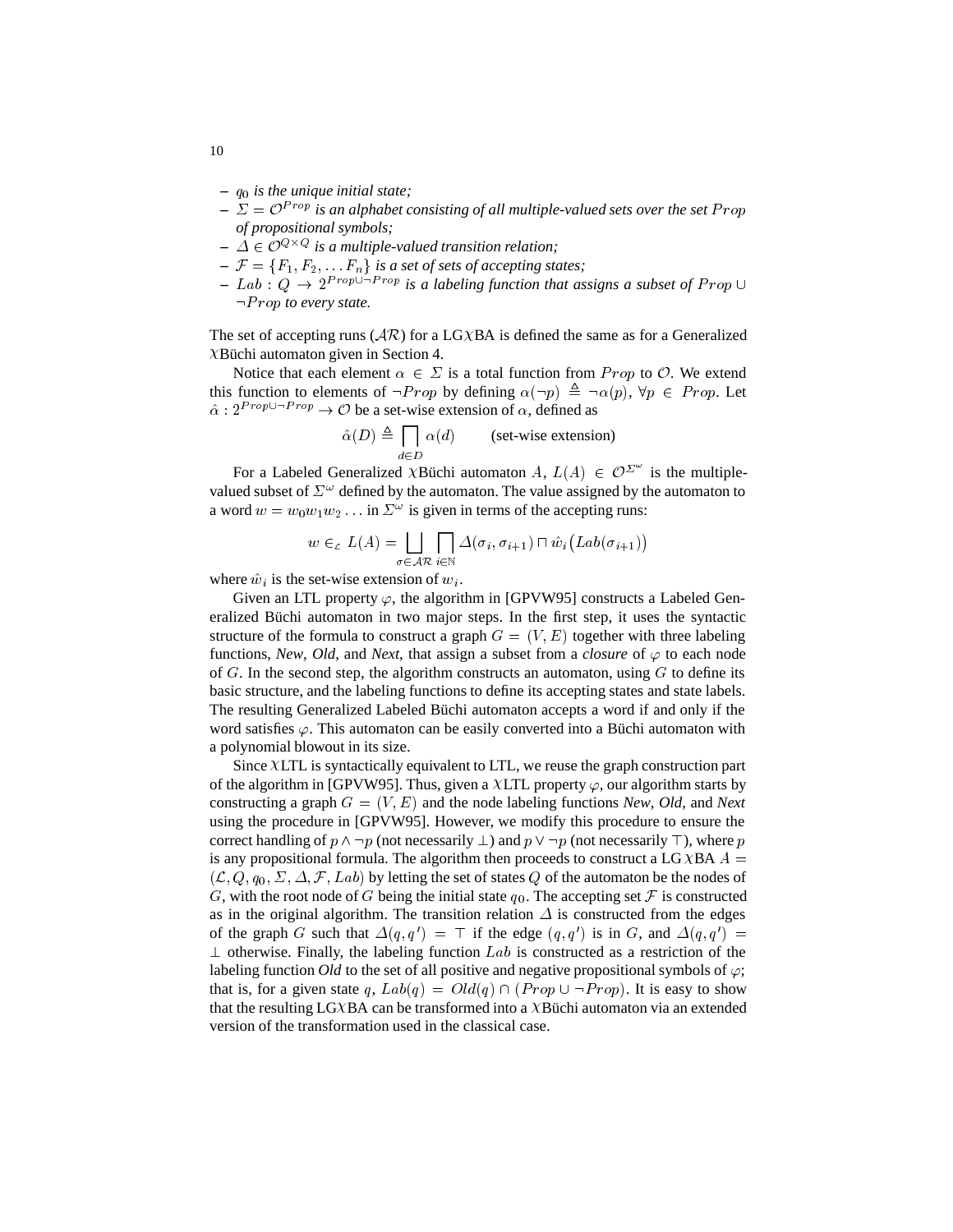

**Fig. 7.** A LGXBA corresponding to  $\diamond p$ .

For example, consider the automaton in Figure 7 which corresponds to a  $XLTL$ property  $\Diamond p$ . In this figure we show only  $\top$  transitions. Every accepting run of this automaton must pass through the state  $q_2$ . Therefore, the value that the automaton assigns to a given word  $w$  is

$$
\bigsqcup_{i\in\mathbb{N}}(p\in_{c}w_{i})
$$

which corresponds to the definition of  $w \models_{\mathcal{L}} \Diamond p$  from Section 3.

**Theorem 3.** *The automaton* A *constructed for a property*  $\varphi$  *assigns a value*  $\ell$  *to an infinite sequence* w *over*  $\mathcal{O}^{Prop}$  *if and only if*  $\ell = (w \models_{\mathcal{L}} \varphi)$ *.* 

*Proof.* The proof is a straightforward extension of the proof of correctness of the algorithm in [GPVW95], and is omitted here.  $\Box$ 

The immediate consequence of Theorem 3 is that if  $\mathcal L$  is 2, the automaton constructed by our algorithm is equivalent to the Labeled Generalized Büchi automaton produced by the original algorithm in [GPVW95].

# **6 LTL Model-Checking**

In this section we define automata-theoretic multiple-valued model-checking and describe a decision procedure for it.

#### **6.1 The Model-Checking Problem**

Automata-theoretic model-checking procedure can be viewed as a function that receives a program P and property  $\varphi$  and returns a value from the logic L indicating the possibility that (the degree to which) P satisfies  $\varphi$ . For example, in the classical case  $MC(P, \varphi) = \top$  if and only if every computation of P satisfies  $\varphi$ . In the remainder of the paper we use  $MC$  to indicate the classical model-checking function. MC is formally defined as

 $MC(P,\varphi) \triangleq \forall w \in \varSigma^{\omega} \cdot w \in L(A_P) \rightarrow w \in L(A_{\varphi})$  (*MC*-definition) where  $A_P$  and  $A_\varphi$  are the Büchi automata corresponding to the program P and property  $\varphi$ , respectively.

We extend this definition to the multiple-valued case and define a multiple-valued model-checking function  $XMC$  as follows: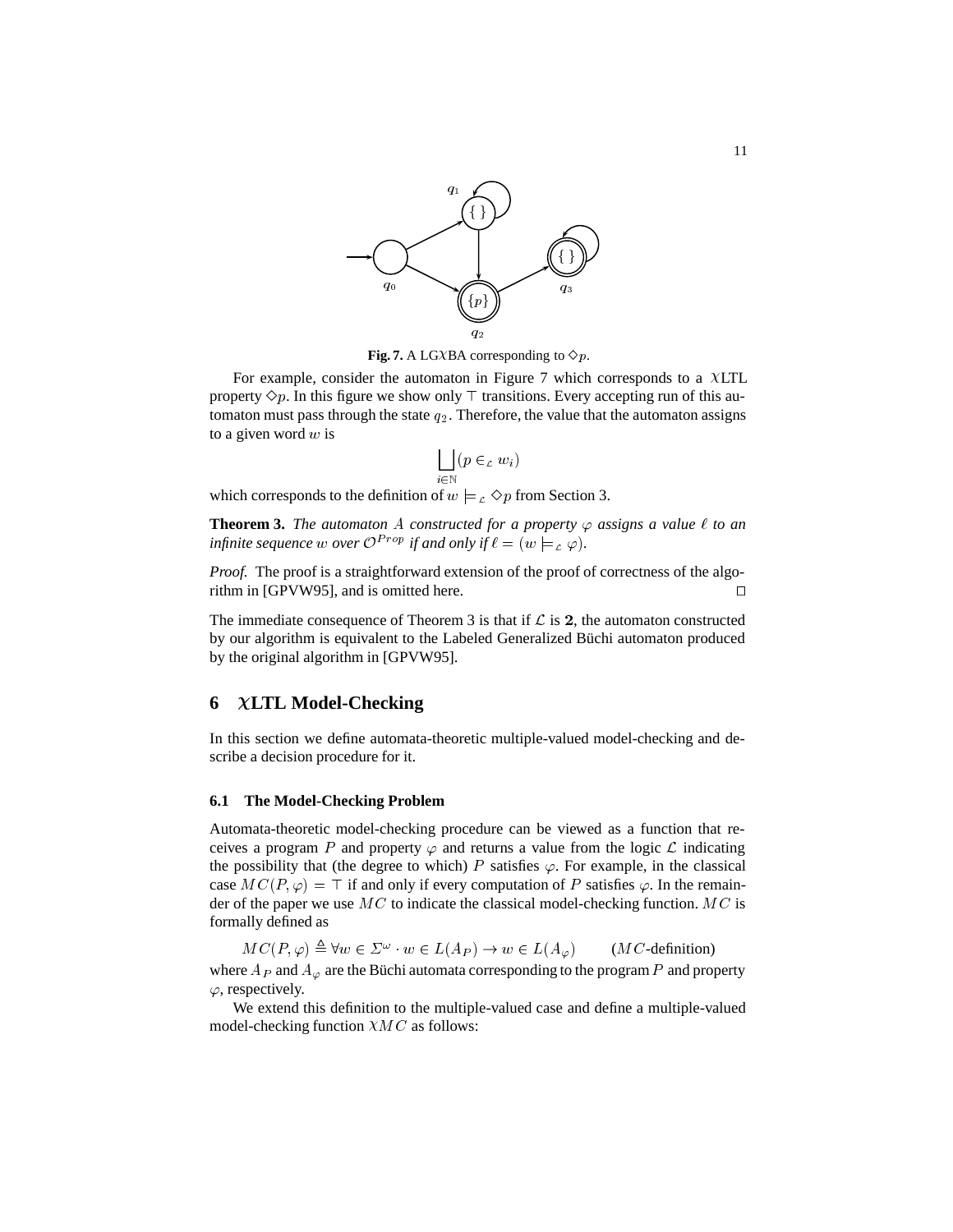

Fig. 8. An example Büchi automaton 2.

**Definition 8.** Let P be a multiple-valued program,  $\varphi$  a XLTL property, and  $A_P$ ,  $A_{\varphi}$  the *corresponding XBüchi automata. Then, the multiple-valued model-checking function* MC *is defined as*

$$
\chi MC(P,\varphi) \triangleq \bigcap_{w \in \Sigma^{\omega}} (w \in_{\mathcal{L}} L(A_P) \to w \in_{\mathcal{L}} L(A_{\varphi})) \qquad (\chi MC \text{-definition 1})
$$
  

$$
\triangleq \neg \bigcup_{w \in \Sigma^{\omega}} (w \in_{\mathcal{L}} L(A_P) \sqcap w \in_{\mathcal{L}} L(A_{\neg \varphi})) \qquad (\chi MC \text{-definition 2})
$$

Intuitively, the possibility of a program satisfying a property is inversely proportional to the possibility that the program can produce a computation violating the property. For example, consider a  $\chi$ Büchi automaton in Figure 8, corresponding to some program P. The set of propositional symbols of this automaton is  $\{a, b, c, d, e\}$ , and as each transition is taken, exactly one of these symbols becomes  $\top$  and the rest become  $\perp$ . For example, when a transition from state  $q_0$  to state  $q_1$  is taken, only propositional symbol  $a$  becomes  $\top$ . Any non- $\bot$  computation  $w$  of this automaton contains a  $w_i$  such that  $(d \in_{\mathcal{L}} w_i ) = \top$ ; therefore, the result of  $\chi M C(P, \Diamond d)$  is  $\top$ . That is, the program satisfies the property  $\Diamond d$  with the value  $\top$ . On the other hand, the value of  $\chi M C(P, \Diamond \Box d) = L$  since there exists a computation  $w = \{a\} (\{c\} \{d\} \{e\})^{\omega}$ , s.t.  $(w \in L(A)) = U$  and  $(w \in L(\neg \Diamond \Box d)) = \top$ .

To establish correctness of our definition we show that it is equivalent to the classical definition when the logic used is <sup>2</sup>, and that it preserves the expected relationships between programs and  $XLTL$  properties.

**Theorem 4.** Let P be a program,  $\varphi$  be a ( $\chi$ )LTL property, and  $A_P$ ,  $A_{\varphi}$  be the corresponding  $(X)$ Büchi automata. Then, if the logic  $\mathcal L$  used to define the *XBüchi automata is* <sup>2</sup>*, then*

$$
MC(P,\varphi) = \chi MC(P,\varphi)
$$

*Proof.* Follows directly from the definitions of  $MC$  and  $XMC$ .

Intuitively, the degree to which a program  $P$  satisfies a conjunction of two properties cannot exceed the degree to which it satisfies each of these properties individually. Similarly, the degree to which a program  $P$  satisfies a disjunction of two properties is higher then the degree to which it satisfies each of the properties individually. Finally, in the classical case, if two programs satisfy a property, then so does their independent composition. This implies that in the multiple-valued case the degree to which a program  $P_1 + P_2$  satisfies a given property  $\varphi$  must equal the smallest degree to which each program satisfies the property individually.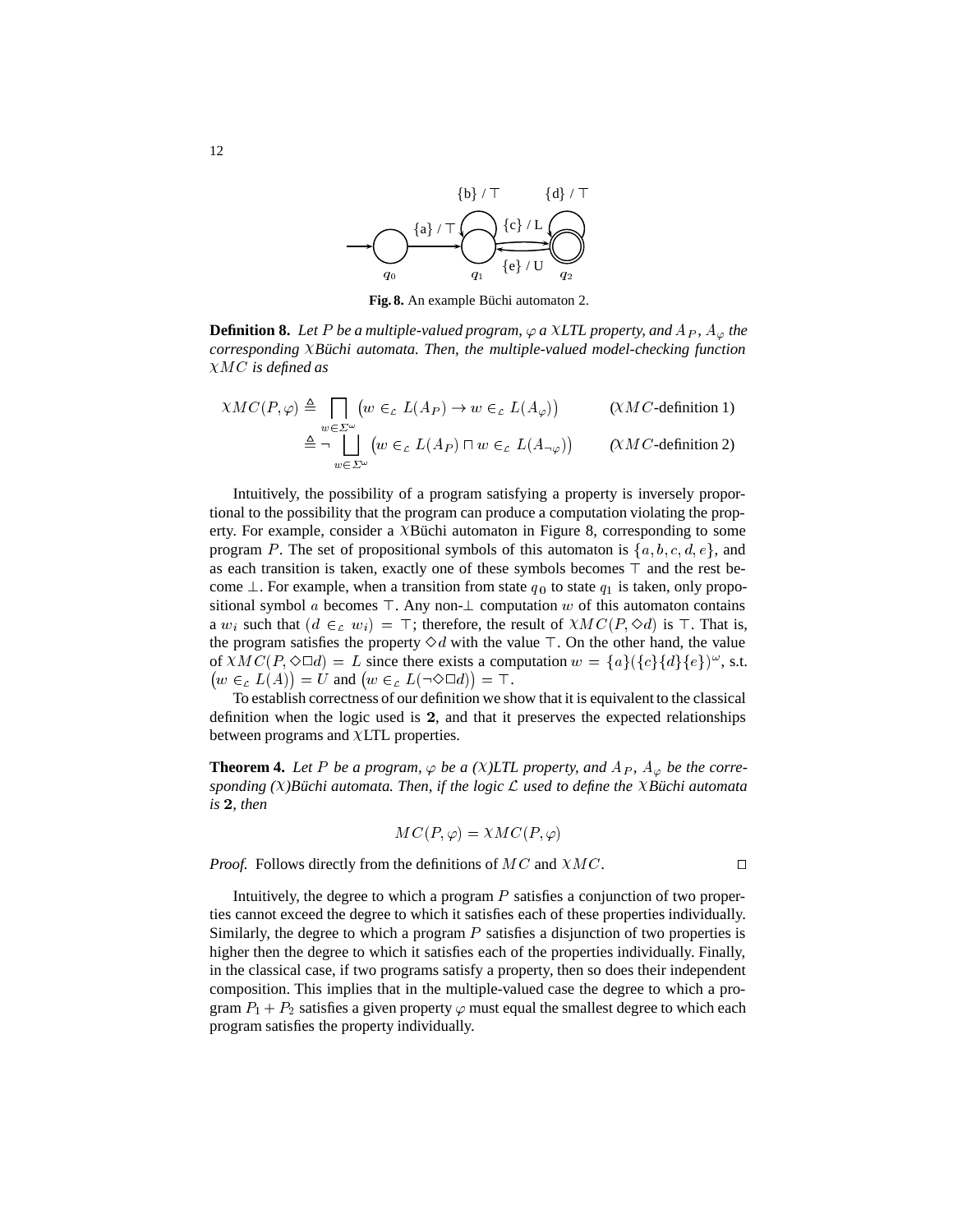**Theorem 5.** Let  $P_1$  and  $P_2$  be programs, and  $\varphi$  and  $\psi$  be XLTL properties. Then,

| $\chi MC(P, \varphi \wedge \psi) = \chi MC(P, \varphi) \sqcap \chi MC(P, \psi)$             | (property intersection) |
|---------------------------------------------------------------------------------------------|-------------------------|
| (2) $\chi M C(P,\varphi) \sqcup \chi M C(P,\psi) \sqsubseteq \chi M C(P,\varphi \vee \psi)$ | (property union)        |
| (3) $\chi M C(P_1 + P_2, \varphi) = \chi M C(P_1, \varphi) \sqcap \chi M C(P_2, \varphi)$   | (program composition)   |

*Proof.* The proof of (1) and (2) is based on the fact that the language of a  $X$ Büchi automaton  $A_{\varphi \wedge \psi}$  ( $A_{\varphi \vee \psi}$ ) is the multiple-valued intersection (union) of the languages  $L(A_{\varphi})$  and  $L(A_{\psi})$  corresponding to the properties  $\varphi$  and  $\psi$ , respectively. The proof of (3) is based on the fact that the language of a XBüchi automaton  $A_{P_1+P_2}$  is the multiplevalued union of the languages  $L(A_{P_1})$  and  $L(A_{P_2})$  corresponding to programs  $P_1$  and  $P_2$ , respectively.

#### **6.2 Decision Procedure for LTL Model-Checking**

In this section we show that a single XLTL model-checking problem, with an FTO of size  $|O|$ , can be transformed into  $(|O|-1)$  classical model-checking problems.

Recall the definition of  $MC(P, \varphi)$ . The formal definition is equivalent to the problem of *language containment*; we must check that  $L(A_P) \subseteq L(A_\varphi)$ . In practice, this is done via checking for emptiness of  $L(A_P) \cap \overline{L(A_{\varphi})}$ , where  $\overline{L(A_{\varphi})} = L(A_{\neg \varphi})$  [VW86]. A classical  $\omega$ -language, viewed as an element  $Z \in 2^{\sum_{\omega}}$ , is *nonempty* if and only if there exists a  $w \in \Sigma^{\omega}$  such that  $(w \in \Sigma Z) = \top$ ; that is,

*Nonempty*(Z) 
$$
\triangleq \top \sqsubseteq (\bigvee_{w \in \Sigma^{\omega}} (w \in Z))
$$
 (non-emptions)

We wish to restate  $XMC$  (P,  $\varphi$ ) in terms of language intersection and emptiness as well, so we start by generalizing the above definition to MV-languages.

**Definition 9.** Let Z be an MV-language,  $\mathcal{L} = (\mathcal{O}, \sqsubset)$  be an FTO, and  $\ell \in (\mathcal{O} \setminus \{\perp\})$ . *Then*

*Nonempty*
$$
(Z, \ell) \triangleq \ell \sqsubseteq (\bigsqcup_{w \in \Sigma^{\omega}} (w \in Z))
$$
 ( $\ell$ -non-emptions)

If  $\mathcal{O} = 2$  and  $\ell = \top$ , this definition reduces to the classical definition of emptiness. In the multiple-valued case, however, we can have degrees of emptiness, and this is captured by the generalized definition. For instance, if the maximal value of any word in an MV-language is M, then it is M-nonempty, but not L-nonempty or  $\top$ -nonempty.

We now define a reduction on MV-automata w.r.t. a logic value  $\ell$ , known as an  $\ell$ -cut [CDE<sup>+</sup>01b].

**Definition 10.** Let  $\mathcal{L} = (\mathcal{O}, \mathbb{C})$  be an FTO. Then for any *XBuchi automaton*  $A =$  $(L, Q, q_0, \Sigma, \Delta, F)$  and  $\ell \in \mathcal{O}$ , an  $\ell$ -cut of  $A$ , denoted  $A^{\ell}$ , is an automaton  $(Q, q_0, \Sigma, \Delta^{\ell},$ ; F ) *where:*

$$
\Delta^{\ell}(q,\alpha,q') = \begin{cases} \top \text{ if } \ell \sqsubseteq \Delta(q,\alpha,q') \\ \bot \text{ otherwise} \end{cases} \text{ (definition of } \Delta^{\ell})
$$

The conversion from any A to  $A^{\ell}$  can be done in  $O(|Q|^2)$  time. Now we establish a few properties of  $\ell$ -cuts.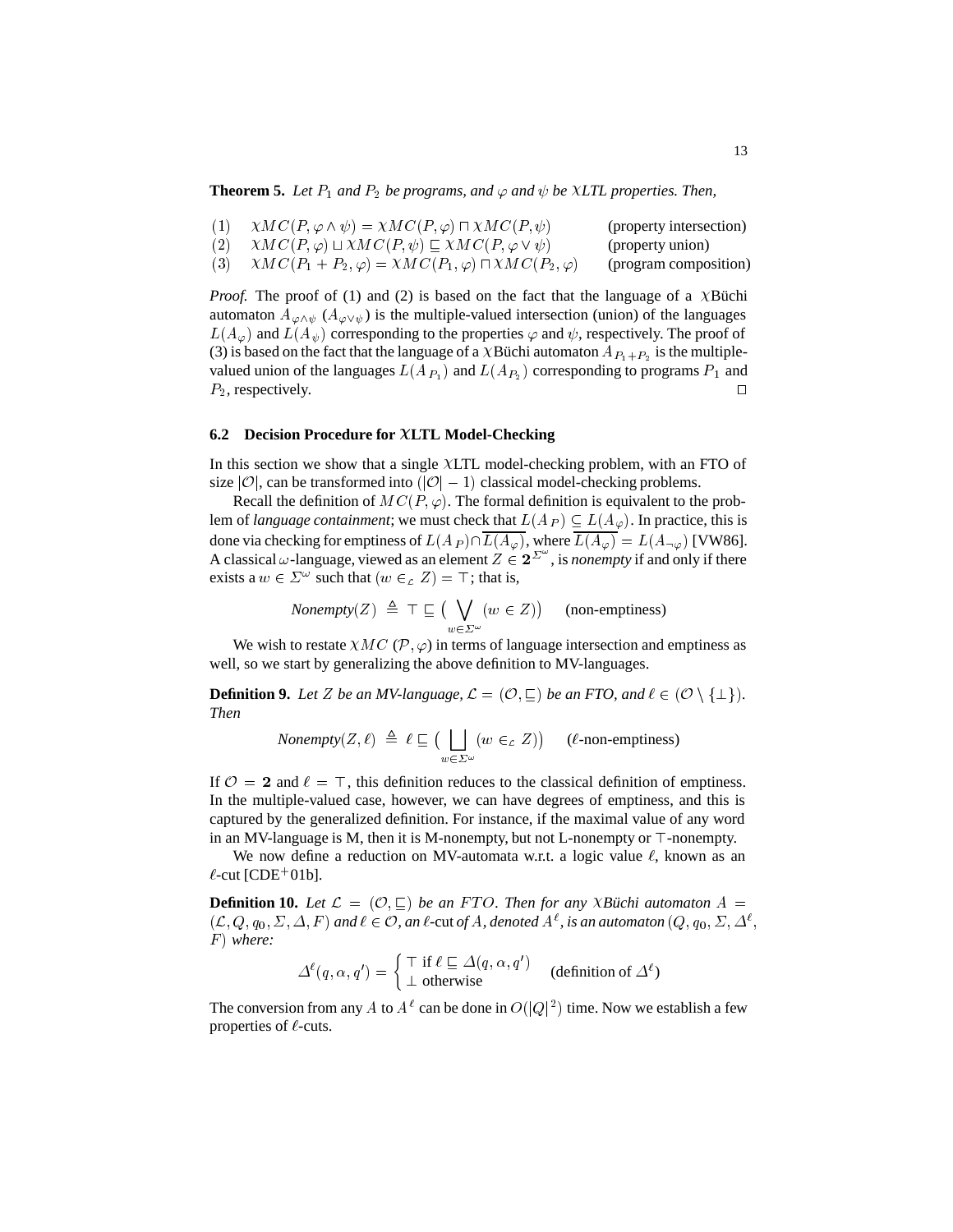**Theorem 6.** Let  $A_1$  and  $A_2$  be arbitrary *XBüchi automata. Then* 

L  $((A_1 \cap_{\mathcal{L}} A_2)^{\ell}) = L(A_1^{\ell}) \cap L(A_2^{\ell})$  (*l*-cut of language intersection)

*Proof.*

$$
w \in L((A_1 \cap_{\mathcal{L}} A_2)^{\ell})
$$
  
\n
$$
\Leftrightarrow
$$
 Definition of cut  
\n
$$
\ell \sqsubseteq (w \in_{\mathcal{L}} L((A_1 \cap_{\mathcal{L}} A_2))
$$
  
\n
$$
\Leftrightarrow
$$
 Theorem 2  
\n
$$
\ell \sqsubseteq (w \in_{\mathcal{L}} (L(A_1) \cap_{\mathcal{L}} L(A_2)))
$$
  
\n
$$
\Leftrightarrow
$$
 MV-intersection  
\n
$$
\ell \sqsubseteq ((w \in_{\mathcal{L}} L(A_1)) \cap (w \in_{\mathcal{L}} L(A_2)))
$$
  
\n
$$
\Leftrightarrow
$$
 min- $\wedge$  rule  
\n
$$
(\ell \sqsubseteq (w \in_{\mathcal{L}} L(A_1))) \wedge (\ell \sqsubseteq (w \in_{\mathcal{L}} L(A_2)))
$$
  
\n
$$
\Leftrightarrow
$$
 Definition of cut  
\n
$$
(w \in L(A_1^{\ell})) \wedge (w \in L(A_2^{\ell}))
$$
  
\n
$$
\Leftrightarrow
$$
 Intersection  
\n
$$
w \in L(A_1^{\ell}) \cap L(A_2^{\ell})
$$

**Theorem 7.** Let  $A_1$  and  $A_2$  be arbitrary *XBüchi automata. Then* 

. . . . . *. .*  $((A_1 \parallel A_2)^{\ell}) = L(A_1^{\ell} \parallel A_2^{\ell})$  (*l*-cut of parallel composition)

*Proof.* It is obvious that all transitions which are *not* self-loops will be in the  $\ell$ -cut of the composition if and only if they are in the  $\ell$ -cut of the process which moves on the transition. Let  $\Delta$  be the transition relation of  $(A_1 \mid A_2)^{\ell}$ , and  $\Delta'$  be the transition relation of  $(A_1^{\ell} \parallel A_2^{\ell})$ . We show that the existence of a self-loop in  $\Delta$  is equivalent to the existence of a self-loop in  $\Delta'$ :

$$
\Delta((q_1, q_2), \alpha, (q_1, q_2))
$$
\n
$$
\Leftrightarrow \text{cut of parallel composition}
$$
\n
$$
\ell \subseteq \Delta_1(q_1, \alpha, q_1) \sqcup \Delta_2(q_2, \alpha, q_2)
$$
\n
$$
\Leftrightarrow \max \neg \vee
$$
\n
$$
(\ell \subseteq \Delta_1(q_1, \alpha, q_1)) \lor (\ell \subseteq \Delta_2(q_2, \alpha, q_2))
$$
\n
$$
\Leftrightarrow \text{definition of cut}
$$
\n
$$
\Delta_1^{\ell}(q_1, \alpha, q_1)) \lor \Delta_2^{\ell}(q_2, \alpha, q_2)
$$
\n
$$
\Leftrightarrow \text{classical parallel composition}
$$
\n
$$
\Delta'((q_1, q_2), \alpha, (q_1, q_2)) \square
$$

Cuts can also be used to define the decision procedure for MV-language emptiness.

**Theorem 8.** Let  $\mathcal{L} = (\mathcal{O}, \sqsubseteq)$  be an FTO. Then for any *XBuchi automaton*  $A =$  $(\mathcal{L}, Q, q_0, \Sigma, \Delta, F)$  and  $\ell \in \mathcal{O}$ , the  $\ell$ -nonemptiness of A is decidable.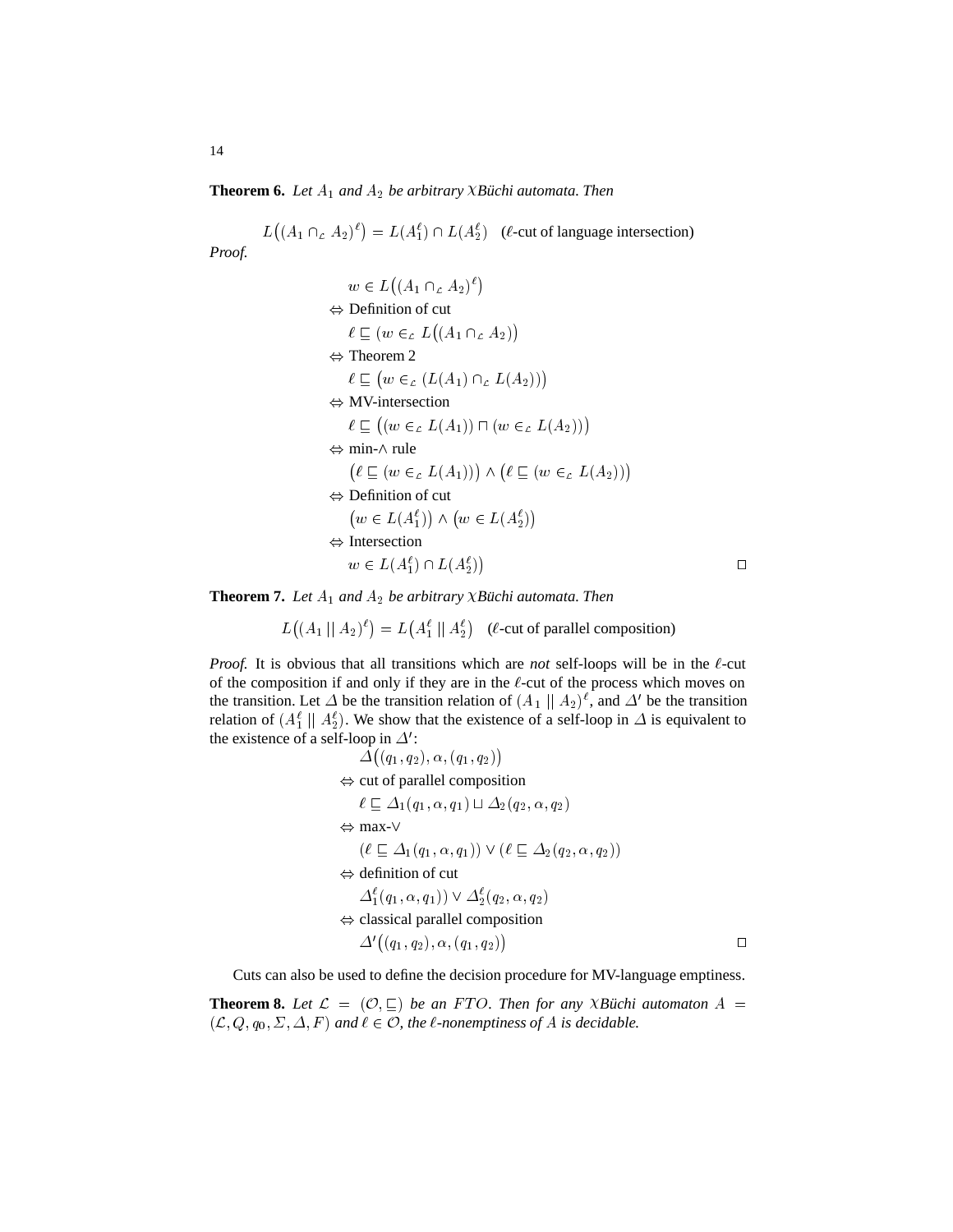Given a system P, and a XLTL property  $\varphi$ :

1. Convert  $\neg \varphi$  to a XBüchi automaton  $A_{\neg \varphi}$  using the method of Section 5.

2. Compute  $C = P \cap_{\mathcal{L}} A_{\neg \varphi}$  according to the construction of Section 4.3. 1. Convert ¬ $\varphi$  to a XBüchi automaton  $A_{\neg \varphi}$  using the method of Section 2. Compute  $C = P \cap_{\mathcal{L}} A_{\neg \varphi}$  according to the construction of Section 4 3. For each  $\ell \in \mathcal{O}$ , construct the cut  $C^{\ell}$  and check it

4. Let  $\ell_{max}$  be the maximal  $\ell$  for which  $C^{\ell}$  is nonempty.

5. Return  $\neg \ell_{max}$ .

**Fig. 9.** Decision procedure for multi-valued model-checking.

*Proof.* Construct  $A^{\ell}$ , the  $\ell$ -cut of A.  $L(A^{\ell})$  is nonempty if and only if there is some word w, for which there is an accepting run  $\sigma \in AR$  with only  $\top$ -valued transitions. That is:

> $w \in L(A^{\ell})$  $\Leftrightarrow$  Büchi acceptance  $\exists \sigma \in \mathcal{AR} \cdot \forall i \in \mathbb{N} \cdot \Delta^{\ell}(\sigma_i, w_i, \sigma_{i+1})$  $\Leftrightarrow$  definition of  $\Delta^{\ell}$  $\exists \sigma \in \mathcal{AR} \cdot \forall i \in \mathbb{N} \cdot \ell \sqsubseteq \Delta(\sigma_i, w_i, \sigma_{i+1})$  $\Leftrightarrow$  min- $\wedge$  rule  $\exists \sigma \in \mathcal{AR} \cdot \ell \sqsubset \prod \Delta(\sigma_i, w_i, \sigma_{i+1})$ i2n and in the second contract of the second contract of the second contract of the second contract of the second contract of the second contract of the second contract of the second contract of the second contract of the  $\sim$   $\cdot$   $\cdot$   $\cdot$   $\cdot$   $\cdot$   $\sim$   $\cdot$   $\cdot$   $\sim$   $\cdot$   $\cdot$   $\cdot$   $\sim$   $\cdot$   $\cdot$   $\cdot$   $\sim$   $\cdot$   $\cdot$   $\sim$   $\cdot$   $\cdot$   $\sim$   $\cdot$   $\cdot$   $\sim$   $\cdot$   $\cdot$   $\sim$   $\cdot$   $\sim$   $\cdot$   $\sim$   $\cdot$   $\sim$   $\cdot$   $\sim$   $\cdot$   $\sim$   $\cdot$   $\sim$   $\cdot$   $\sim$   $\Leftrightarrow$  max- $\vee$  rule  $\ell \sqsubset \square \square \square \triangle^{(\sigma_i, w_i, \sigma_{i+1})}$ 20 ARC 20 ARC 20 ARC 20 ARC 20 ARC 20 ARC 20 ARC 20 ARC 20 ARC 20 ARC 20 ARC 20 ARC 20 ARC 20 ARC 20 ARC 20 ARC la construction of the construction of the construction of the construction of the construction of the construction of the construction of the construction of the construction of the construction of the construction of the i2<sup>N</sup>  $\mathcal{L} \left( \mathcal{L} \right)$  ; if  $\mathcal{L} \left( \mathcal{L} \right)$  ; if  $\mathcal{L} \left( \mathcal{L} \right)$  ; if  $\mathcal{L} \left( \mathcal{L} \right)$  ; if  $\mathcal{L} \left( \mathcal{L} \right)$  ; if  $\mathcal{L} \left( \mathcal{L} \right)$  ; if  $\mathcal{L} \left( \mathcal{L} \right)$  ; if  $\mathcal{L} \left( \mathcal{L} \right)$  ; if  $\mathcal{L} \left( \mathcal$  $\Leftrightarrow$  XBüchi acceptance  $\ell \sqsubset (w \in L(A))$

In other words, if  $L(A^{\ell})$  is nonempty, then there is some word w such that  $\ell \subset$  $(w \in L(A))$ , and  $L(A)$  is  $\ell$ -nonempty. Since  $A^{\ell}$  is a classical Büchi automaton, its nonemptiness is decidable [Tho90].  $\Box$ 

We now have an effective decision procedure for finding the  $\ell$ -nonemptiness of  $L(A_P) \cap_L L(A_{\neg \varphi})$  for any  $\ell \in \mathcal{O}$ . We can iterate this procedure to find the *maximal*  $\ell$  for which this intersection is non-empty. The *complement* of this maximal  $\ell$  can be returned as the value of property  $\varphi$  in system P. Figure 9 describes the model-checking procedure in detail. In order to gain some intuition for this result, first consider the classical case, where we simply need to check that the intersection of the system with the negated property automaton is  $\top$ -nonempty: if it is  $\top$ -nonempty, there are  $\bot$ -valued counterexamples to the property.

#### **6.3 LTL Model-Checking in SPIN**

In this section we show how to implement a multi-valued automata-theoretic modelchecker, which we call MV-SPIN, using SPIN as a black box.

In Section 6.2 we established that model-checking of a property  $\varphi$  over a system P reduces to computing a series of  $\ell$ -cuts over  $P \cap_{\mathcal{L}} A_{\neg \varphi}$ . By Theorem 6, we can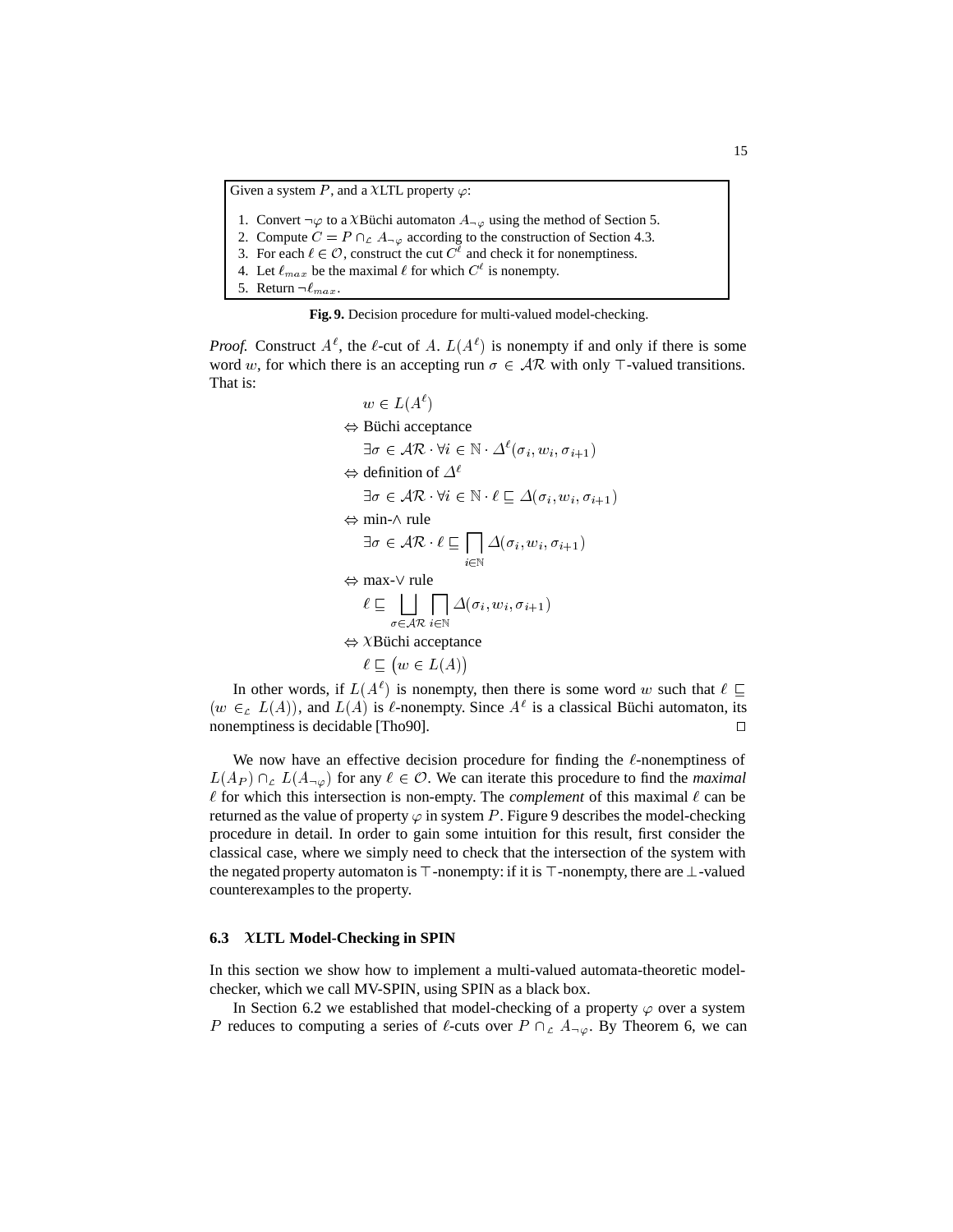**procedure** MV-SPIN  $(P, \varphi)$  $A_{\varphi} = \text{B2Prom}(X2B(\varphi))$ for  $\ell = \top$  downto  $\bot$  $P' = \mathtt{Cut}(P, \ell)$  $A'_\varphi = \mathtt{Cut}(A_\varphi, \ell)$ ce = SPIN  $(P', A'_\varphi)$ **if** (ce  $\neq \emptyset$ ) **return**  $\neg \ell$  as answer and ce, if present, as the counter-example

**Fig. 10.** Algorithm for MV-SPIN.

perform  $\ell$ -cuts of the property and the system automaton individually. We also note that the system is usually not a monolithic Promela model, corresponding to one Büchi automaton, but a collection of processes which are run under asynchronous parallelism. Furthermore, SPIN does not compute the entire automaton of the model; instead, it performs model-checking on-the-fly [GPVW95]. Thus, our goal is to specify multiplevalued models in some Promela-like language, extended with MV-semantics and then generate Promela without building the complete Büchi automata.

Extending Promela with multiple-valued guard commands is not difficult, as indicated by the work on probabilistic GCL [HSM97]. Asynchronous parallel composition of XBüchi automata was given in Definition 5. By Theorem 7,  $\ell$ -cuts of the entire model are equal to  $\ell$ -cuts of each individual process. Assume that this operation is done by function Cut which takes a model in extended Promela and a logic value  $\ell$  and converts it into "regular" Promela while performing the reduction  $\ell$ -cut.

The algorithm for MV-SPIN is given in Figure 10. Functions  $X2B$  and B2Prom are the modifications of existing LTL to Büchi automata and Büchi automata to Promela algorithms, respectively, enriched to handle XBüchi automata. The result of SPIN is stored in ce. If ce is empty, the classical model-checking procedure succeeded; else, ce is returned as the counter-example.

Note that the performance penalty of MV-SPIN w.r.t. SPIN manifests itself in a  $O(|\mathcal{O}|)$  expansion in the size of the Büchi automaton constructed from the XLTL property, in executing SPIN up to |O| times and in executing up to  $2 \times |O|$  cuts. Cuts are performed on individual Promela processes and are proportional to the number of lines in respective text files. Thus, we get an overall  $O(|\mathcal{O}|^2)$  performance penalty. However, the sizes of resulting models are smaller than they would have been if we replaced multiple-valued variables by a collection of boolean variables. In addition, FTOs allow to compactly represent incompleteness and uncertainty in the system; such situations can be modeled in classical logic by using additional variables and thus leading to the exponential growth in the size of the state space [CDE01a].

# **7 Conclusion**

In this paper we extended classical automata-theoretic model-checking to reasoning over multiple-valued logics, whose values form total linear orders. We gave semantics to a multiple-valued extension of LTL, called  $XLTL$ , described notions of multiplevalued languages and automata, and defined a general model-checking problem. We also showed that the multiple-valued model-checking problem reduces to a set of queries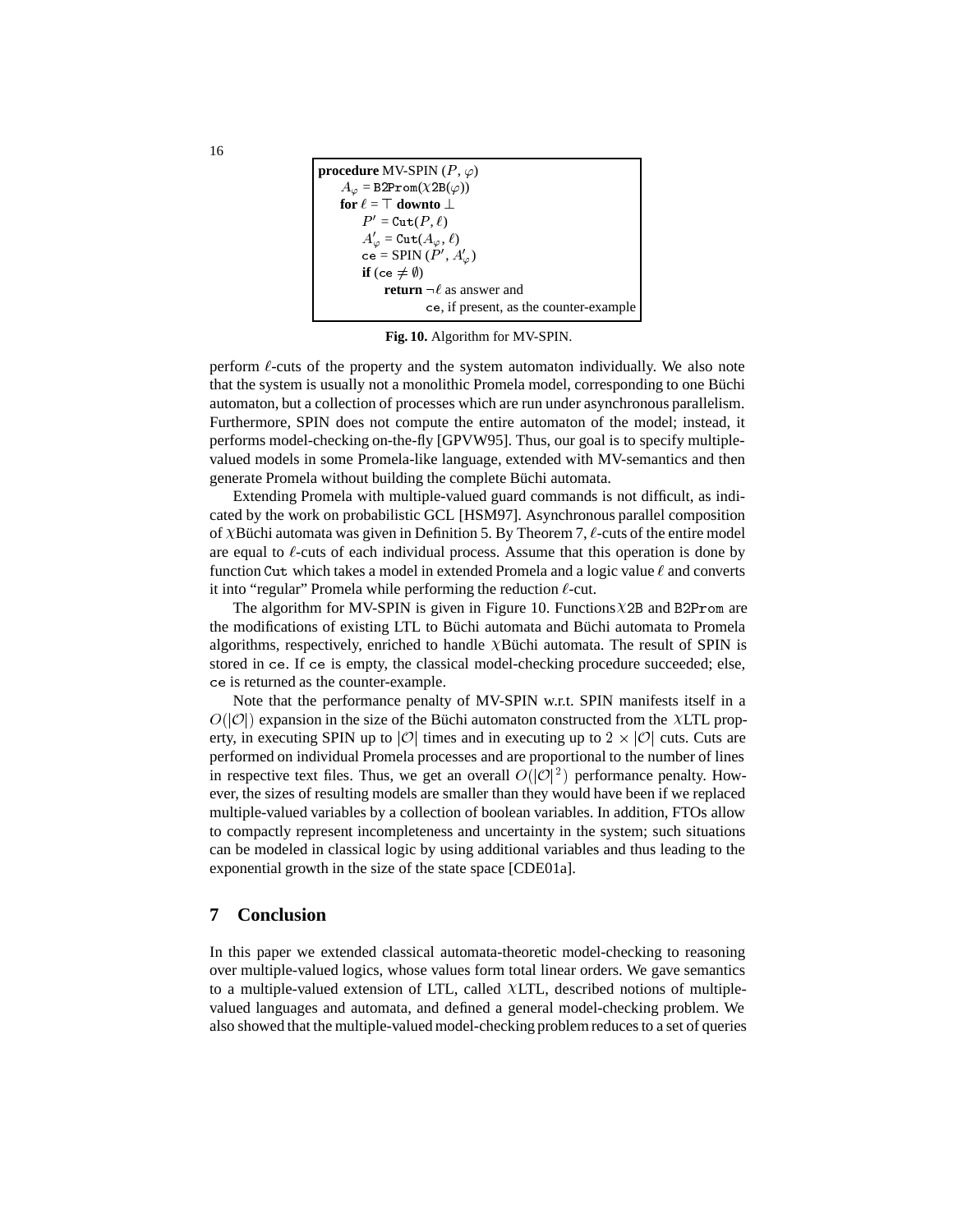to a classical model-checking procedure, and thus can be easily implemented on top of SPIN.

We further note that FTOs are a subclass of *quasi-boolean logics* – logics based on lattices with specially-defined negation. We used quasi-boolean logics in our previous work [CDE01a,CDE<sup>+</sup>01b]. In fact, our definitions of  $\chi$ LTL,  $\chi$ Büchi automata and multiple-valued model-checking can be used verbatim if we replace FTOs by quasiboolean logics. Furthermore, Theorem 8 also holds for all join-irreducible [CDE <sup>+</sup> 01b] elements of the lattices. However, we do not yet have an effective decision procedure for other elements of the logic.

# **Acknowledgments**

We thank members of the University of Toronto formal methods reading group, and in particular Steve Easterbrook and Albert Lai, for many useful discussions. This work was financially supported by NSERC and CITO.

#### **References**

- [BDL96] C. Barret, D. Dill, and K. Levitt. "Validity Checking for Combinations of Theories with Equality". In *Formal Methods in Computer-Aided Design*, volume 1166 of *LNCS*, pages 187–201, November 1996.
- [BG99] G. Bruns and P. Godefroid. "Model Checking Partial State Spaces with 3-Valued Temporal Logics". In *Proceedings of CAV'99*, volume 1633 of *LNCS*, pages 274– 287, 1999.
- [BG00] G. Bruns and P. Godefroid. "Generalized Model Checking: Reasoning about Partial State Spaces". In *Proceedings of CONCUR'00*, volume 877 of *LNCS*, pages 168– 182, August 2000.
- [CC77] P. Cousot and R. Cousot. "Static Determination of Dynamic Properties of Generalized Type Unions". *SIGPLAN Notices*, 12(3), March 1977.
- [CD00] M. Chechik and W. Ding. "Lightweight Reasoning about Program Correctness". CSRG Technical Report 396, University of Toronto, March 2000.
- [CDE01a] M. Chechik, B. Devereux, and S. Easterbrook. "Implementing a Multi-Valued Symbolic Model-Checker". In *Proceedings of TACAS'01*, April 2001.
- [CDE<sup>+</sup> 01b] M. Chechik, B. Devereux, S. Easterbrook, A. Lai, and V. Petrovykh. "Efficient Multiple-Valued Model-Checking Using Lattice Representations". Submitted for publication, January 2001.
- [CGL94] E.M. Clarke, O. Grumberg, and D.E. Long. "Model Checking and Abstraction". *IEEE Transactions on Programming Languages and Systems*, 19(2), 1994.
- [CU98] M. Colon and T. Uribe. "Generating Finite-State Abstractions of Reactive Systems using Decision Procedures". In *Proceedings of the 10th Conference on Computer-Aided Verification*, volume 1427 of *LNCS*. Springer-Verlag, July 1998.
- [DDP99] S. Das, D. Dill, and S. Park. "Experience with Predicate Abstraction". In *Proceedings of the 11th International Conference on Computer-Aided Verification*, volume 1633 of *LNCS*, pages 160–171. Springer-Verlag, 1999.
- [Eil78] S. Eilenberg. *Automata, Languages and Machines*, volume A. Academic Press, New York, 1978.
- [Fel68] W. Feller. *An Introduction to Probability Theory and its Applications*, volume I. John Wiley and Sons, New York, 1968.